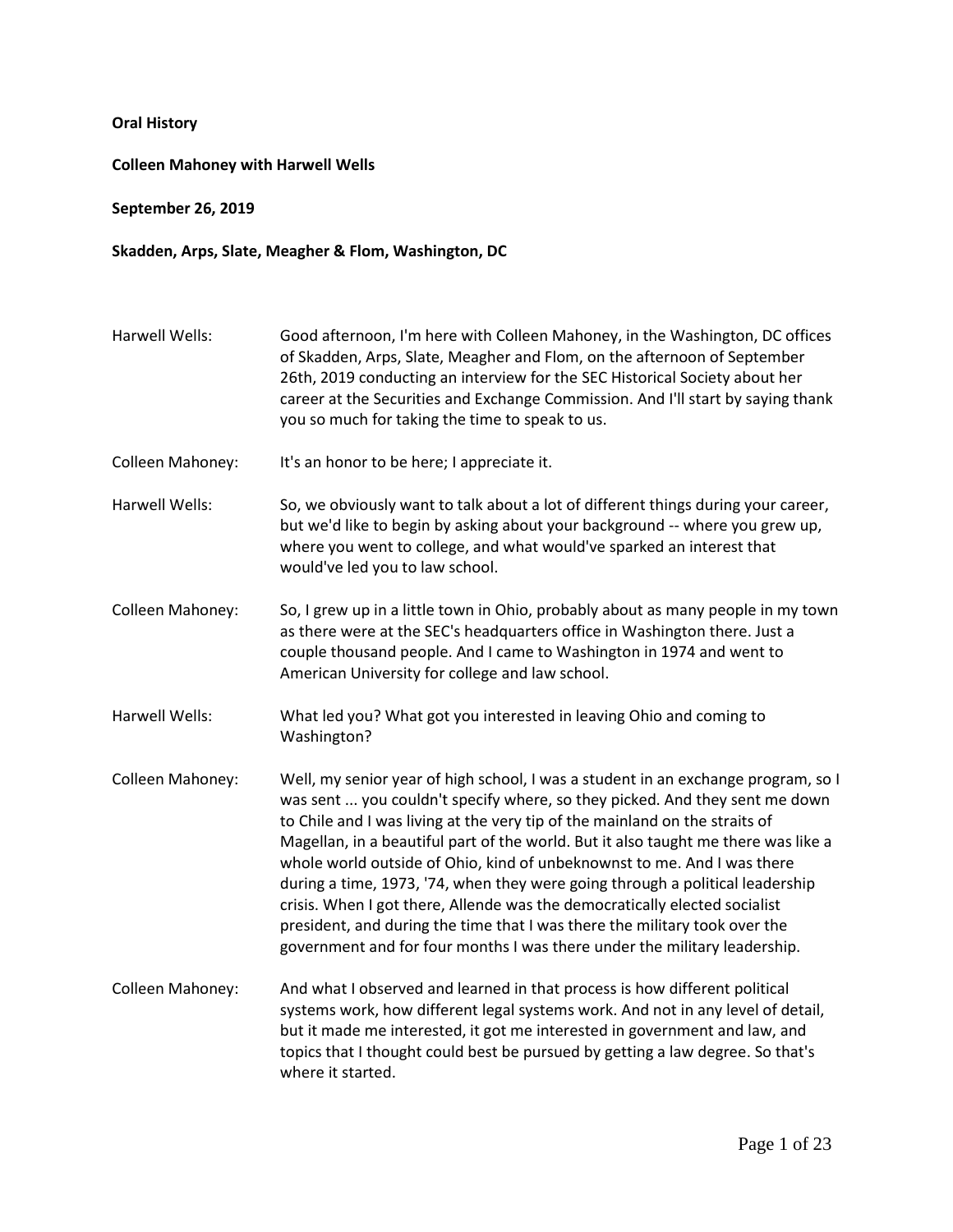| Harwell Wells:        | Okay. So, when you went to law school did you have any interest in securities<br>laws at that point?                                                                                                                                                                                                                                                                                                                                                                                                                                                                                                                                                               |
|-----------------------|--------------------------------------------------------------------------------------------------------------------------------------------------------------------------------------------------------------------------------------------------------------------------------------------------------------------------------------------------------------------------------------------------------------------------------------------------------------------------------------------------------------------------------------------------------------------------------------------------------------------------------------------------------------------|
| Colleen Mahoney:      | No. And not at all. I thought I was interested in international law, not really<br>knowing what that was. But certainly not securities laws. But I had a wonderful<br>teacher. I had saved corporate law until my very last semester because I<br>dreaded the idea of taking it, but knew that I had to take it because it was<br>covered on the Bar exam. And I took a class with Mary Seagal / Mary Trotter.<br>And she was fantastic, and she made it interesting and she made it come to life.<br>And she had spent time at the SEC and presented the topic in a way that made<br>me think, "This is great. I like this." And that's what sparked my interest. |
| Harwell Wells:        | But you never took a specialized securities law class?                                                                                                                                                                                                                                                                                                                                                                                                                                                                                                                                                                                                             |
| Colleen Mahoney:      | I was done. I saved it until the end, so it was time to graduate, so I had to come<br>up with some other way to learn about SEC work. So, after I spent some time at<br>a law firm, my intention had been to do securities litigation, but I was doing a<br>variety of litigation. I'd decided I'd go to the SEC and specialize.                                                                                                                                                                                                                                                                                                                                   |
| <b>Harwell Wells:</b> | Okay. So, you graduated from law school and spent two years at Steptoe &<br>Johnson and I believe decided to go onto the SEC?                                                                                                                                                                                                                                                                                                                                                                                                                                                                                                                                      |
| Colleen Mahoney:      | Correct.                                                                                                                                                                                                                                                                                                                                                                                                                                                                                                                                                                                                                                                           |
| Harwell Wells:        | It sounds like you walked away from your law school class with a very favorable<br>image of the SEC.                                                                                                                                                                                                                                                                                                                                                                                                                                                                                                                                                               |
| Colleen Mahoney:      | Very favorable image of the SEC.                                                                                                                                                                                                                                                                                                                                                                                                                                                                                                                                                                                                                                   |
| Harwell Wells:        | What was the public image of the SEC at the time? What were you thinking of it<br>before you entered their doors?                                                                                                                                                                                                                                                                                                                                                                                                                                                                                                                                                  |
| Colleen Mahoney:      | I don't think it had a high profile. I think it has a much higher profile now. And<br>started developing a higher profile when the SEC started to bring the big insider<br>trading cases against Ivan Boesky and the like. So, it didn't have a high profile,<br>but my sense of it was, through this professor, that it was a good group of<br>smart, hard-working people doing interesting things. Among agencies, it felt like<br>a boutique law firm versus a big law firm, compared to government agencies it<br>felt like a boutique agency versus some of the larger more sprawling agencies.                                                               |
| Colleen Mahoney:      | So, that's what led me there.                                                                                                                                                                                                                                                                                                                                                                                                                                                                                                                                                                                                                                      |
| Harwell Wells:        | Can you talk a little about how you were actually hired at the SEC?                                                                                                                                                                                                                                                                                                                                                                                                                                                                                                                                                                                                |
| Colleen Mahoney:      | Oh, the hiring process was remarkable. I went in expecting an interview, maybe<br>a couple of interviews, much like the interviews we did at Steptoe where you'd<br>meet a roster of people and then they'd get together and decide whether to                                                                                                                                                                                                                                                                                                                                                                                                                     |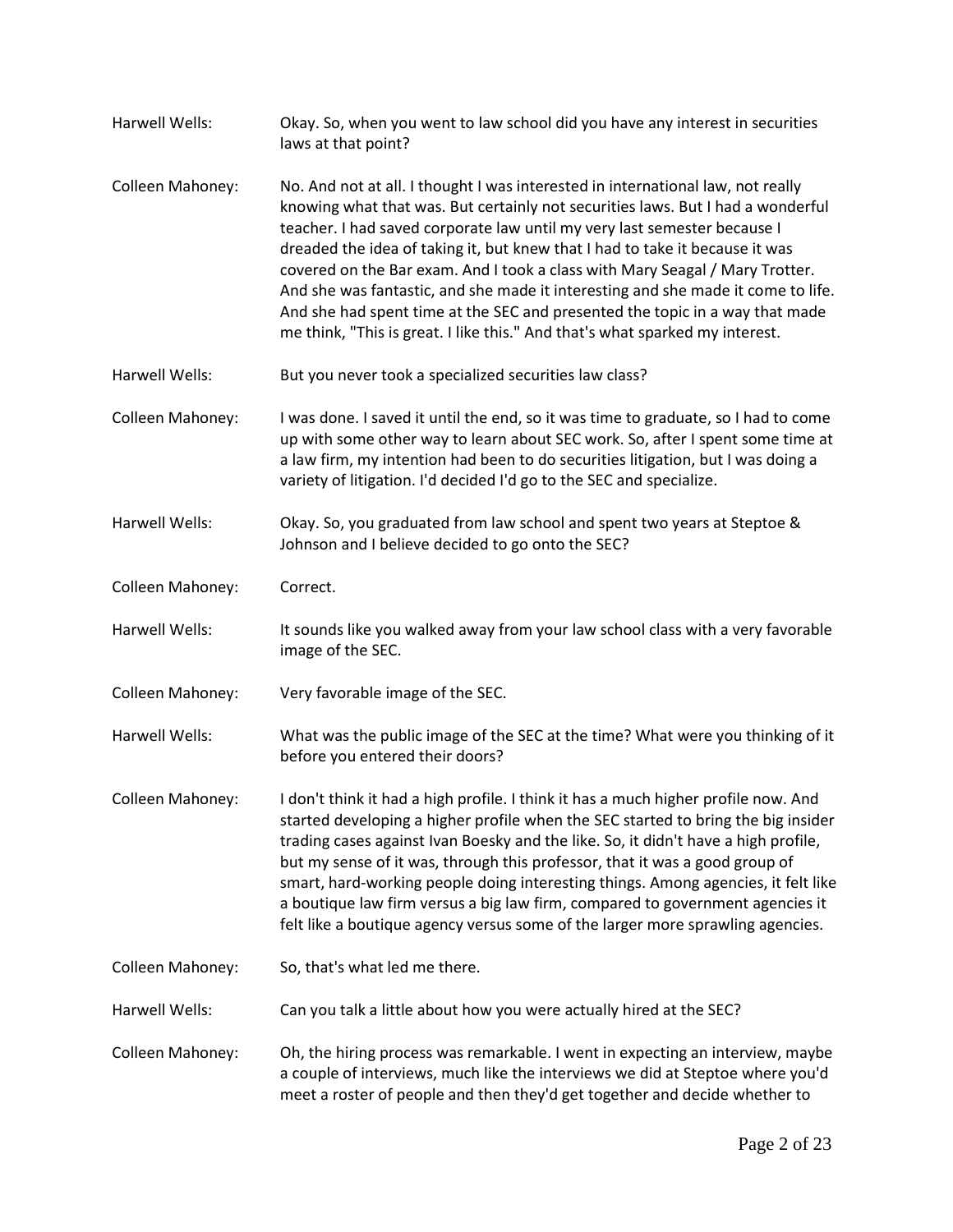hire you. But when I got there, they put me in a room with a fact pattern and gave me 20 minutes to write a brief on one side of the issues, to spot the issues and a brief advocating one side of the issues, and then after I did that they gave me another block of time to write the brief on the other side.

- Colleen Mahoney: And then I had to come in a room and argue whichever side they assigned to me. Which was surprising. And then I had to submit a writing sample and come back, and argue the issues that were addressed in my writing sample, and the people asking the questions, I remember it vividly, had actually read the cases that were cited in the writing sample. So, I thought, "Wow, these people are serious", in a way that made me want to go there even more. I was interested before, but put me through a process like that and I really wanted to go there, I wanted to win. I wanted to get the offer. So, I did.
- Harwell Wells: And you joined the general counsel's office.
- Colleen Mahoney: I was in the general counsel's office. I started in the litigation side of the office, handling cases where the SEC was a defendant, so it could be challenges to SEC rules, it could be cases under the Freedom of Information Act, it could be sex discrimination cases, it could be challenges to subpoenas that the staff had issued. So, I did that. Some appellate cases as well. And then I switched over to the counseling side of the office.
- Harwell Wells: If I can just ask quickly about the litigation side. So, obviously the enforcement division had its own trial unit, had its own attorneys doing investigations. Did that mean you handled the litigation or the defending litigation against other divisions?
- Colleen Mahoney: Against other divisions, yes. But the enforcement division played offense. They would bring cases. The general counsel's office would play defense. So, if there was a case brought challenging something the SEC had done, then it'd be handled in the general counsel's office.
- Harwell Wells: Okay. So, I'm sorry, you said you started in the litigation side, and then you moved over to-
- Colleen Mahoney: I moved the counseling side-
- Harwell Wells: .... the counseling side.
- Colleen Mahoney: ... of the office, yes.
- Harwell Wells: And what did that involve?
- Colleen Mahoney: So, the counseling side of the office, was responsible ... it was divided into subject areas, and we were responsible for reviewing the work of the other divisions in order to advise the commission on whether or not there were ...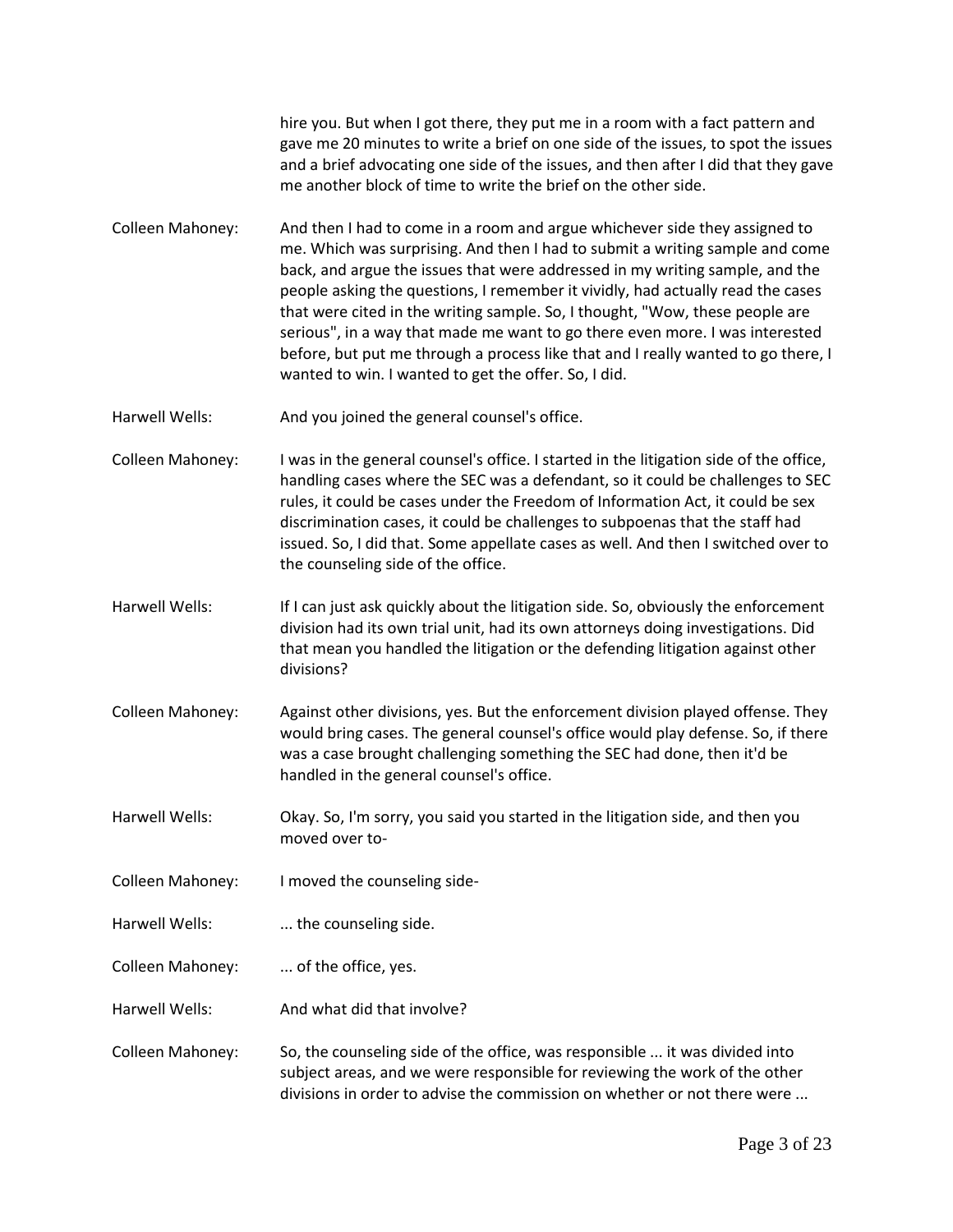whether we thought the actions that were being recommended by the other divisions were consistent with commission policy, supported by the evidence, and whether they made sense in the context of the commission's agenda.

Harwell Wells: Sure.

Colleen Mahoney: And the recommendations of the other divisions that we would review might include enforcement cases in the subject areas that we covered, or rule makings in the subject that we covered. And we also helped prepare the Chairman, or any of the commissioners, but during that time it was the Chairman, if they had SEC testimony in a subject area that was within our area of responsibility.

Harwell Wells: It's an interesting role to be almost passing judgment on recommendations other divisions have made. How did you manage to handle that particular task?

Colleen Mahoney: Well, it was purposely set up that way. I think Roberta Karmel is responsible for the idea of it. She was particularly interested that somebody in the general counsel's office play that role with respect to enforcement because there was a little healthy tension between Roberta and the people in the enforcement division. But more broadly, I think the commission and the Chairman felt that it would be good to have a second set of eyes, and for the people in that group to function as their lawyers advising them on the pitfalls and the risks associated with particular recommendations.

Colleen Mahoney: And it was intended as a healthy tension, and what that meant was, if somebody had spent years and years working on a case, and you got the case and you thought, "Gee, huh. I'm not sure I agree with that, or maybe I would shape it a little differently, or maybe I think this is a great case, but the commission ought to be aware that there are litigation risks because of some of the evidence is a little weak, or policy issues, they ought to be apprised of that."

- Colleen Mahoney: So, it was a delicate, hopefully constructive conversation with the people who had put in the good hard work putting the case together, "here's how I think we can reframe it," or "here are the issues I think we should focus on," "here are the risks we thought we should focus on." Of course, when I was in the general counsel's office playing that role, I thought I was giving useful, constructive feedback. When I was in the enforcement division getting those comments, I thought, "How come I have to listen to this? Why can't I just do what I want?"
- Colleen Mahoney: But, it all worked. We were all working on the same team. We were just playing different roles on the same team.
- Harwell Wells: So, it wasn't ... I think you've just answered this, so it wasn't just a matter of giving a thumbs up or thumbs down to the commission, but in fact a dialogue with the people from whatever division you were reviewing the proposals out of?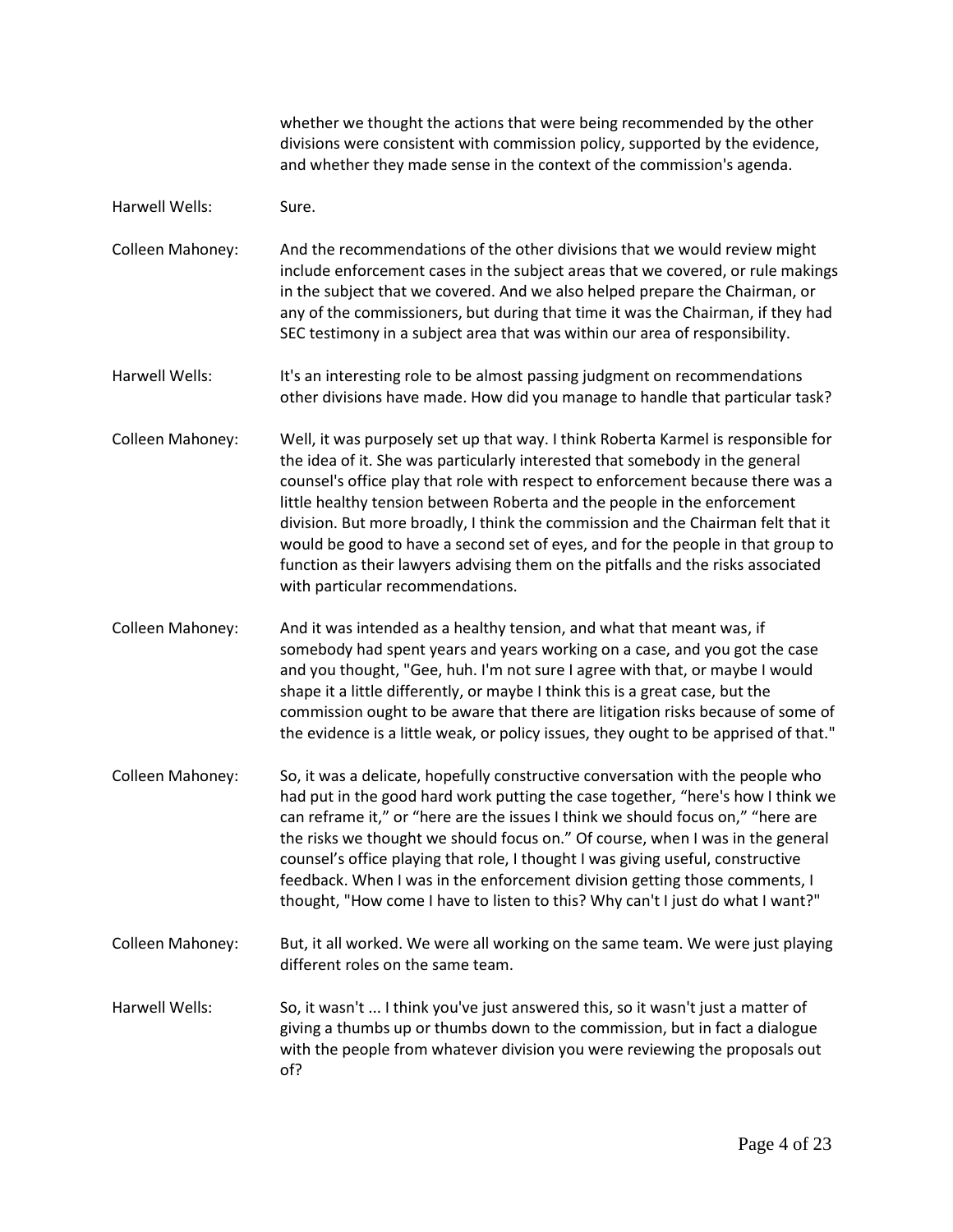- Colleen Mahoney: Oh, it wasn't at all up or down. It could be, but most of the discussion was not you can't bring this case, or you can bring this case. It was "let's talk about where the risks are in this case and make sure the client -- the commission -- is making an informed decision." Or, "you've got a fraud charge here, but maybe you don't have enough for a fraud charge but you could reposition it that way." Or, "this rule proposal makes sense, but maybe it could be tweaked this way or that way." And sometimes we agreed, sometimes we disagreed. But the point was not to surprise the operating division by going around them and going to the commission and saying, "What these people are telling you, don't believe it. It should be this way."
- Colleen Mahoney: But to talk to them in the first instance and see if you can work out a consensus about what the commission needs to know about this before they decide whether they will go up or down on it.
- Harwell Wells: I want to come back to this, but how did you actually interact with the particular commissioners, and the commission at this point in your career?
- Colleen Mahoney: Not as much at this point because even though I had been promoted to special counsel, I was not the head of the group. So, I would work with the head of the group and then we would go together and have these discussions and usually the head of the group would speak more. As I got more experienced with it, I would go have the discussions myself. And, then you have to choose, usually there's a whole chain of command on either the case in the enforcement division, or the rule making in the operating division. And sometimes, depending on the level of comments you started with the more senior person, sometimes you started with the more junior person.
- Colleen Mahoney: But the agency was big, but it wasn't that big. So, you knew who you should talk to and how the conversation could best be structured.
- Harwell Wells: Okay. Was it this work that ... because you left in, I'm sorry. You didn't leave, but you moved in 1990 from the general counsel's office to the enforcement division.

Colleen Mahoney: Correct.

Harwell Wells: Was it at the time, the general counsel's office that got you interested in enforcement? Or had you always been interested in enforcement?

Colleen Mahoney: I had always been interested in enforcement. I was happy to have the counseling role because it assured me a steadier diet of securities laws cases, because as I said, the litigation, it could be a challenge to a rule making, but it could also be a FOIA case, a sex discrimination case... it was a very general docket. By going down to the enforcement division, I would be doing securities work by definition, and more litigation type work, which appealed to me.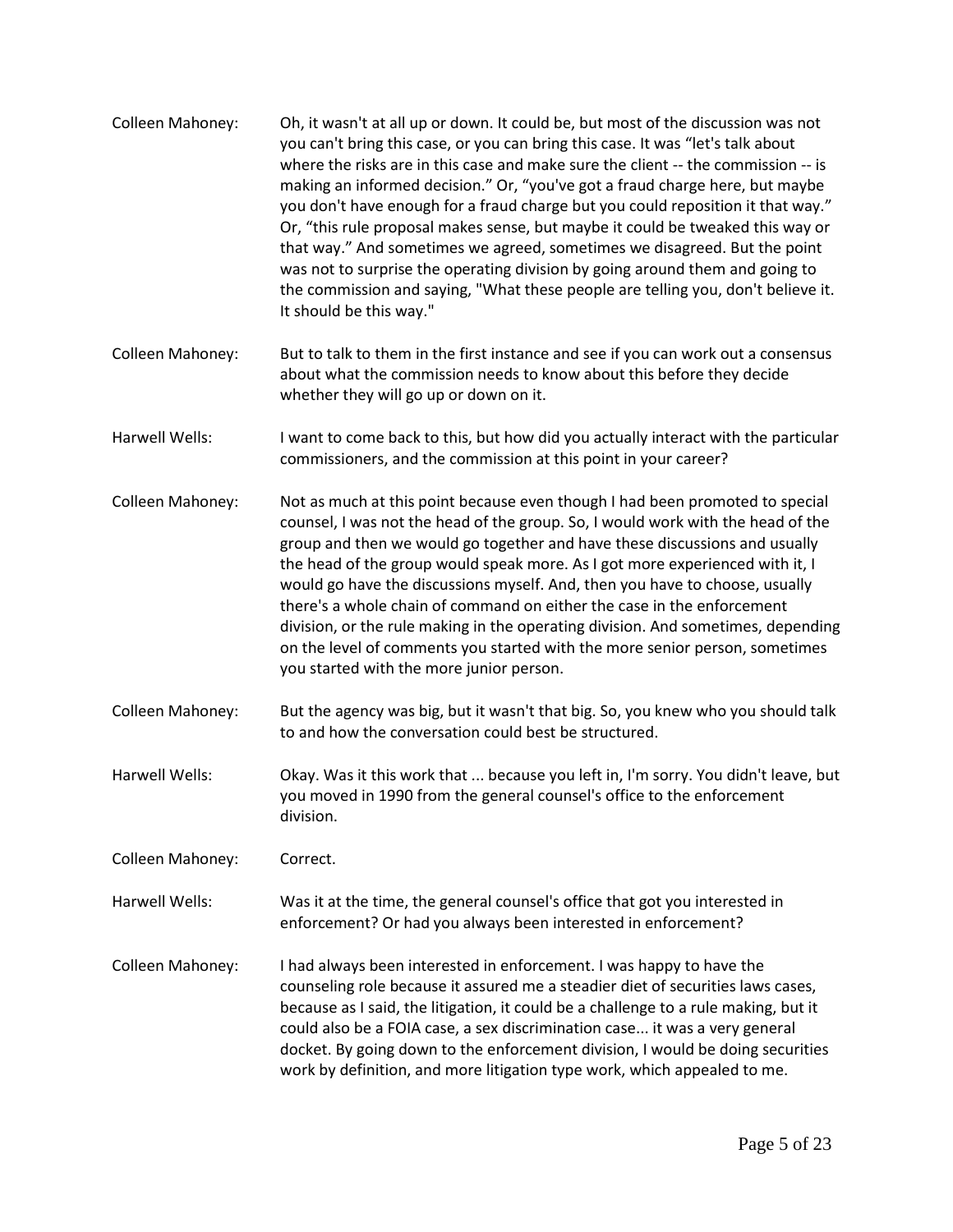| Harwell Wells:   | Okay. So, while you're in the general counsel's office, you worked some on what<br>became the Remedies Act.                                                                                                                                                                                                                                                                                                                                                                                     |
|------------------|-------------------------------------------------------------------------------------------------------------------------------------------------------------------------------------------------------------------------------------------------------------------------------------------------------------------------------------------------------------------------------------------------------------------------------------------------------------------------------------------------|
| Colleen Mahoney: | Yes, and in the enforcement division.                                                                                                                                                                                                                                                                                                                                                                                                                                                           |
| Harwell Wells:   | Oh, and while you were in enforcement. I'm sorry.                                                                                                                                                                                                                                                                                                                                                                                                                                               |
| Colleen Mahoney: | Yes, both.                                                                                                                                                                                                                                                                                                                                                                                                                                                                                      |
| Harwell Wells:   | I didn't pick up on that. Can you talk about your work on the Remedies Act?<br>What you actually contributed, what you were asked to do?                                                                                                                                                                                                                                                                                                                                                        |
| Colleen Mahoney: | So, it was a team effort. And I think what was identified is that congress was<br>willing, and certainly the SEC was interested, in expanding the range of<br>sanctions it could impose to make the enforcement program more effective. In<br>some ways it's quite remarkable that the agency had an effective program, was<br>viewed as having a very effective enforcement program up until that point when<br>frankly all they could do is get an injunction that says, "Don't do it again." |
| Colleen Mahoney: | And penalties in insider trading cases. And that's it. There was the beginning of<br>the thought that they could also get disgorgement, or repayment of ill-gotten<br>gains, even though that wasn't specifically laid out in the statute. It was<br>something that an implied authority, that the agency started arguing for. But<br>aside from that, there weren't a lot of weapons in the arsenal.                                                                                           |
| Colleen Mahoney: | So, we put together, in close collaboration with the impacted divisions, both the<br>general counsel's office, the enforcement group and the like, a package and<br>worked it through congress successfully, and it was interesting. There wasn't as<br>much sausage-making as you might think. The process went pretty smoothly<br>and constructively, and we had a lot of support on the Hill, which of course<br>made a huge difference.                                                     |
| Harwell Wells:   | And was your work mainly within the commission? Did you actually deal with<br>people on the Hill?                                                                                                                                                                                                                                                                                                                                                                                               |
| Colleen Mahoney: | I was mainly within the commission. Some outward facing work, but it was<br>mainly within the commission. Or I would go  I was chief counsel then, I was<br>not the head of enforcement.                                                                                                                                                                                                                                                                                                        |
| Harwell Wells:   | Okay.                                                                                                                                                                                                                                                                                                                                                                                                                                                                                           |
| Colleen Mahoney: | So, to explain to congress why these powers were needed, I would go with the<br>head of enforcement to the Hill and we'd say, "How can we get  how could we<br>run a program unless you do this for us?" That kind of thing.                                                                                                                                                                                                                                                                    |
| Harwell Wells:   | And what you say has also come up in other interviews about the surprising lack<br>of powers the SEC seemed to have before the Remedies Act.                                                                                                                                                                                                                                                                                                                                                    |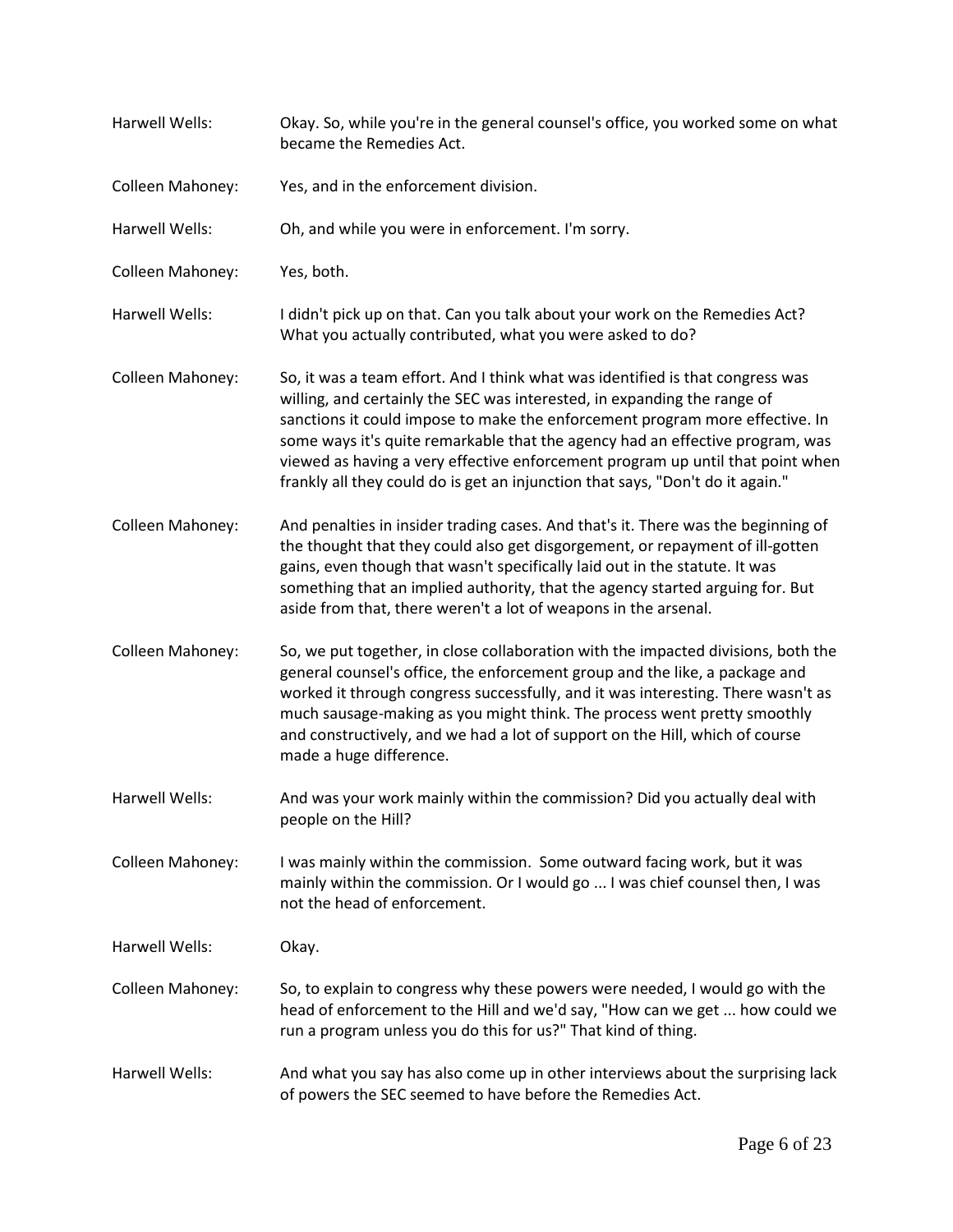| Colleen Mahoney: | Correct.                                                                                                                                                                                                                                                                                                                                                                                                                                                                                                                                                                                                                                     |
|------------------|----------------------------------------------------------------------------------------------------------------------------------------------------------------------------------------------------------------------------------------------------------------------------------------------------------------------------------------------------------------------------------------------------------------------------------------------------------------------------------------------------------------------------------------------------------------------------------------------------------------------------------------------|
| Harwell Wells:   | Did you have any thoughts about how the SEC managed to function with such<br>weak tools? Because it really is striking that during a period in which they<br>enjoyed many successes, if one had just looked at the legal tools they had at<br>hand, there really weren't that many.                                                                                                                                                                                                                                                                                                                                                          |
| Colleen Mahoney: | I think it's to the enormous credit of Irv Pollack and Stanley Sporkin, and other<br>people, senior people in the enforcement program who made that matter. That<br>impressed upon people that it mattered to be the subject of an enforcement<br>action, even if the consequences weren't enormous. Another thing that they<br>would include in some of these settlements was not just "you have to agree not<br>to do this anymore," but they would also add other kinds of ancillary relief, like<br>"you should have a board, an independent board committee to do compliance,"<br>or "you should have this many independent directors." |
| Colleen Mahoney: | So, they would add bells and whistles using their implied powers, and those<br>were important to make the relief effective. And not that many companies --<br>because the division was small -- were subject to these decrees. So, there was a<br>stigma associated with them that made them effective, even if they didn't<br>require a whole lot. So, I guess that's a long way of saying, you would stand out<br>if you were the subject of a decree, and that made it matter. And they would<br>add on remedies here and there that helped strengthen the underlying<br>injunction.                                                      |
| Colleen Mahoney: | But again, I think it's to their credit to impress upon people that this is a big<br>deal, even if looking at it today it seems kind of quaint, you know?                                                                                                                                                                                                                                                                                                                                                                                                                                                                                    |
| Harwell Wells:   | And just, one more question about remedies, which is obviously you're at the<br>SEC after the Remedies Act, and then you've been in private practice.                                                                                                                                                                                                                                                                                                                                                                                                                                                                                        |
| Colleen Mahoney: | Right.                                                                                                                                                                                                                                                                                                                                                                                                                                                                                                                                                                                                                                       |
| Harwell Wells:   | How did the Remedies Act change either what the SEC did, or an individual's<br>response to SEC actions?                                                                                                                                                                                                                                                                                                                                                                                                                                                                                                                                      |
| Colleen Mahoney: | The fact that the SEC could get more money, the fact that it didn't have  it<br>wasn't only able to bring cases in federal court against non-registered persons.<br>Just to step back there.                                                                                                                                                                                                                                                                                                                                                                                                                                                 |
| Harwell Wells:   | Yes.                                                                                                                                                                                                                                                                                                                                                                                                                                                                                                                                                                                                                                         |
| Colleen Mahoney: | So, we could bring a case against anyone in federal court, but only bring a case<br>against a securities firm in an administrative proceeding. So, that meant if you<br>were dealing with a public company, let's say, and the violations were not<br>extreme, you had to make the judgment that even though they were important<br>violations from an SEC perspective, that you could persuade a federal judge that                                                                                                                                                                                                                         |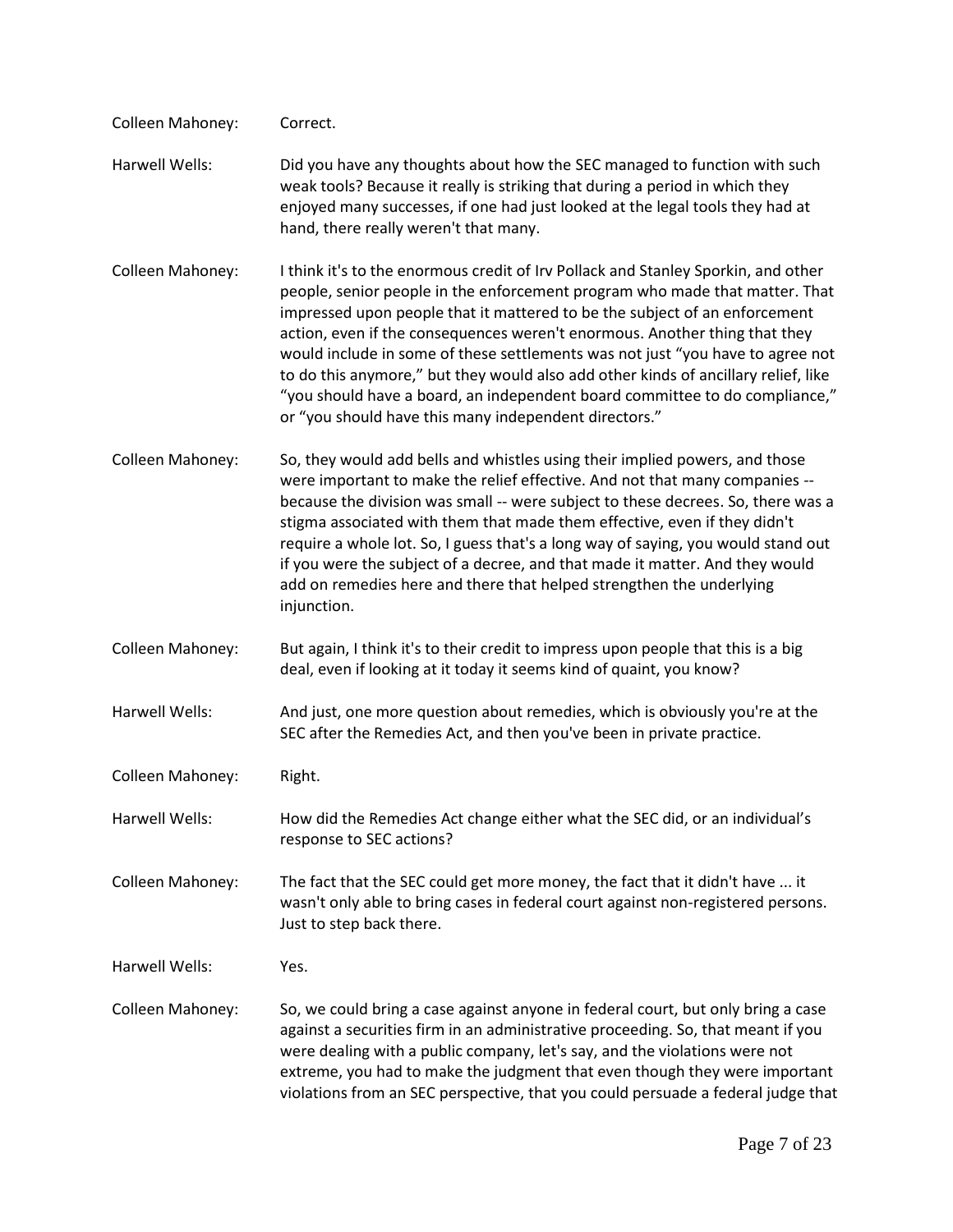they were worthy of his or her energy if you were in fact going to have to fight with them before the federal judge. Colleen Mahoney: The ability to handle them administratively I think meant that you could cast a much wider net, and address more specific types of violations in a different way than with the full power of a federal court. And most of these cases are settling, so you're not really expecting to have a fight. But it's also the case whether you have a fight or not, that certain violations I think are, it's a more proportional response that the defendant be subject to an administrative order rather than a federal court order. Colleen Mahoney: So, certainly more technical types of violations. Harwell Wells: Okay. So, in 1990 you moved from the general counsel's office to become chief counsel of the division of enforcement. And I want to talk about your role there

- Colleen Mahoney: Well, it was a promotion. I was also, as I said, interested in being part of the enforcement division, and frankly I was thinking about leaving at that point because I had been there… 1990… so I had been there for seven years and that's kind of an inflection point. But this new challenge, opportunity, came up in a division that I thought I would enjoy working for, and I'm glad I did.
- Harwell Wells: What does the chief counsel of the enforcement division do?

in a second, but why make the move?

Colleen Mahoney: Two things. It functions as kind of a law firm within the division of enforcement, so the chief counsel's group would give advice on legal and policy issues that would come up from time to time, but I think its most important function was to coordinate the regional office program. So, it was a consolidation point, or an intake point for cases that were being investigated by all of the regional offices. And the significance of that role changed during the time that I was chief counsel. Not because of me, but because the head of enforcement and Chairman Breeden decided that it should be less of a light touch, and more of a ...that the regions should be more integrated into the home office enforcement program, in part because of the Remedies Act.

Harwell Wells: Oh.

Colleen Mahoney: Part of the concern that people expressed with all of these new remedies, like "how are you going to make sure that there's some level of consistency here?" It's one thing if you only have three things on the menu, everybody's going to get roughly the same thing. But with these new powers, it was more important to have some sort of a program to make sure that the person that was investigated by the Boston office got treated roughly the same as the person in LA, and the person in DC.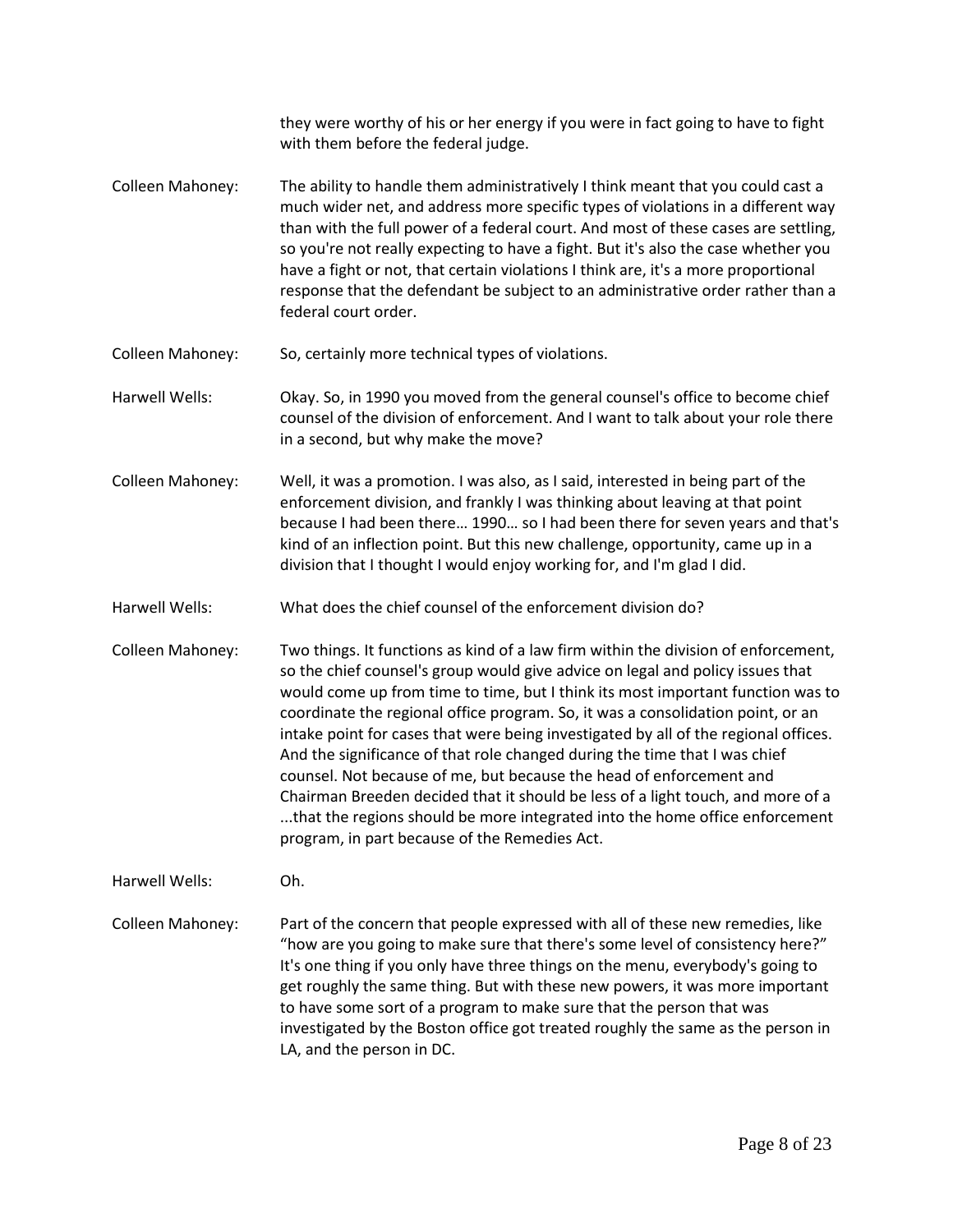Colleen Mahoney: So, that was a reason to make sure that there was some level, greater level of coordination. Harwell Wells: So, can you explain to me briefly what the interaction had been with the regional offices before that change? How traditionally had they interacted with the enforcement division, with the commission? Colleen Mahoney: They had interacted ... it was a light touch. There are cases I think the people in DC were aware of them. If they were of significance there was closer coordination with the head of enforcement to make sure everybody was on the same page. But there were a lot of cases that I think got very little review in Washington. All of them got reviewed through the general counsel's office, but that was also a different role. Harwell Wells: So, there wasn't a review, at least when you started in the general counsel's office, through the enforcement division? Colleen Mahoney: I think there was some review. Harwell Wells: Okay. Colleen Mahoney: But I think it was ... I don't think it was necessarily required for every single case. I think it was more on an as-needed basis. Harwell Wells: Okay. Colleen Mahoney: And as-needed was defined more narrowly. Because again, there weren't that many decisions that were being made about how to charge a case, for example. Harwell Wells: Okay. And then what changes occurred while you were there? How did the regional offices then have to proceed? Colleen Mahoney: So, everything had to come into the group and enforcement, and they would write a memo explaining their charging decisions and their rationale, and they would include the submission on behalf of the defendant saying, "They're crazy. There's no case here," or maybe there is a case but it got… Harwell Wells: The Wells submission? Colleen Mahoney: The Wells submission, exactly. Harwell Wells: Okay. Colleen Mahoney: And again, I think those came in before, but I think they got a much higher level of scrutiny, and there was much more pressure that we come to an agreement about how to proceed. It mattered more whether the folks in my group were in agreement with the case or not for the commission to approve it. And usually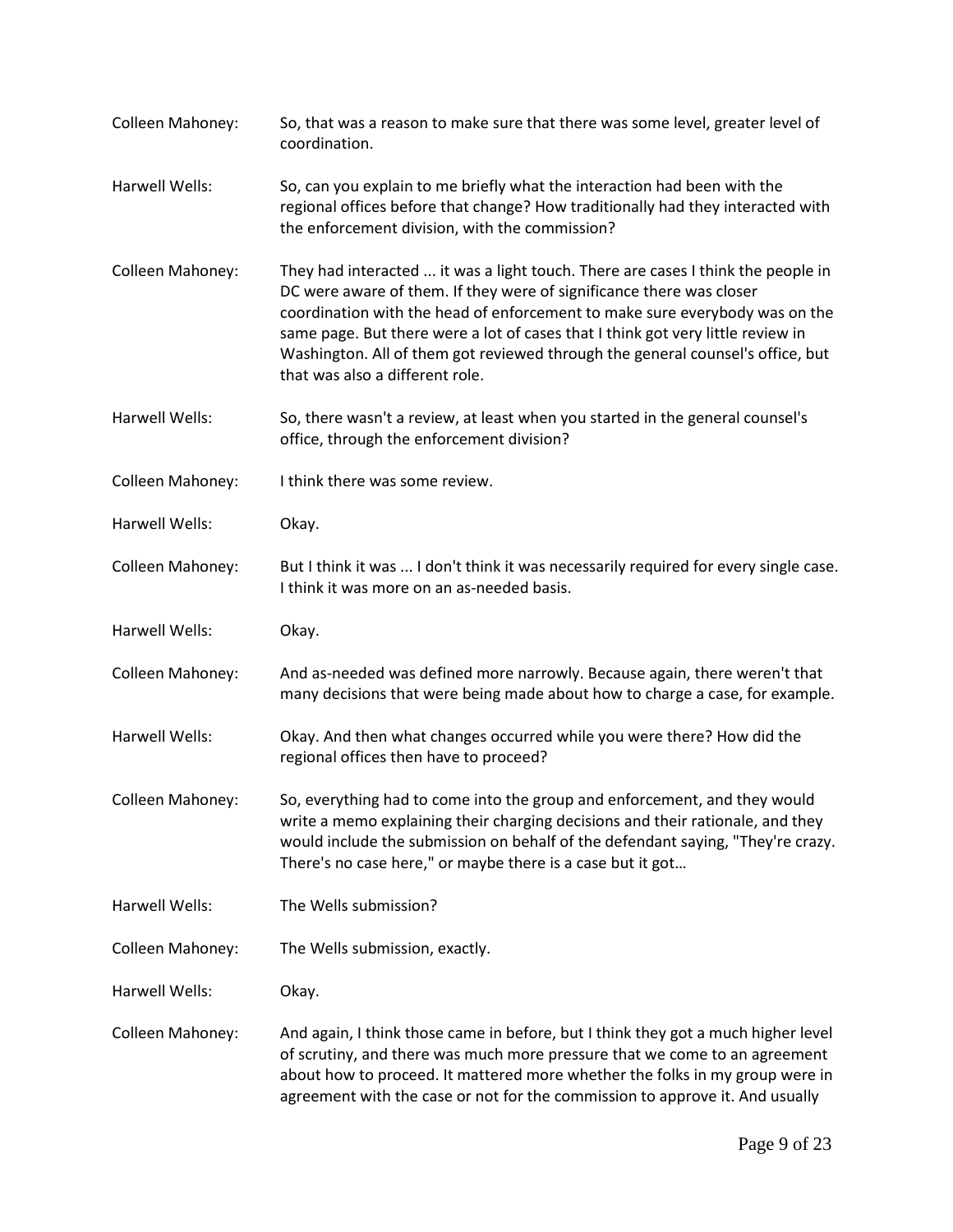we presented it to the commission together. Sometimes we said, "That's not going to the commission," that was the rare exception.

Harwell Wells: But you had that power?

Colleen Mahoney: Yes, although we exercised it sparingly. If it was a situation where reasonable minds could differ, and we thought that it was a discussion that the commission would benefit from hearing both sides of it, we would air it out at the commission. And sometimes the commissioners were tolerant of that and thought, "This is great. These are two different points of view, we'll pick." And sometimes it's like can you guys just decide and figure this out? But I think it worked.

Harwell Wells: How did the regional offices initially respond to having a new channel for their cases?

Colleen Mahoney: It was difficult at the beginning ... although in some ways, it was not all that different than the role I had in the counseling side, in the general counsel's office. It was a more ... my view was more consequential, I think, in the chief counsel's office. It was more, I'm not saying consequential because it was mine, I think there was more pressure that we come to some common view of how things should be handled. But I was new to the enforcement division. A lot of the people in the regional office had been doing cases for many, many years.

Colleen Mahoney: And they didn't know me, they had been doing cases much longer than I had been doing cases. So, it's like what is this? And we went, Bill and I, went to all the regional offices and spent a lot of time on the phone, and just tried to impress upon them that I recognized ... I had a tremendous amount to learn from them, and was happy to learn it, and I enjoyed the job immensely. And had tremendous respect for the people in the regional offices who were doing the hard work.

Harwell Wells: Okay. And just one broader question - what is the special role of a chief counsel within a division if there's already a general counsel's office? What distinguished the role you played within enforcement from the larger role? I shouldn't say larger, I should say different role than general counsel's office.

Colleen Mahoney: Much better to work out the issues within the division, before it goes to the general counsel's office than to have the general counsel's office work out your issues.

Harwell Wells: Okay.

Colleen Mahoney: And I was, in the chief council's role, I was closer to what was going on in the investigations, including in the regional offices. They'd call and ask questions from time to time, and as I was in the role longer, they would come sooner, and more often because I think they realized that if they came in at ... they wouldn't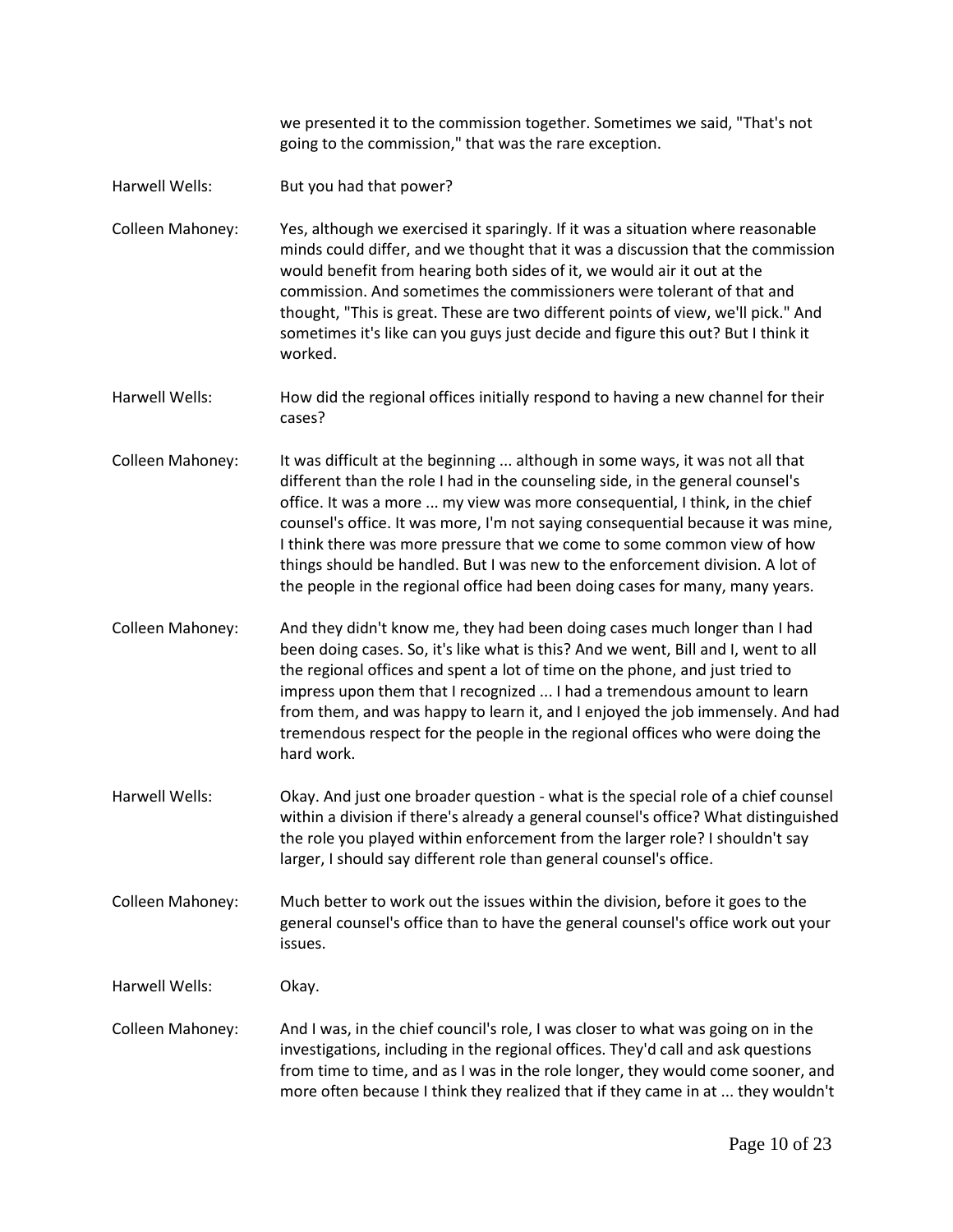wait until they absolutely had to talk to us, I think. I'm hoping they came sooner because it was more efficient to get things worked out earlier, but maybe they thought there was mutual benefit to these discussions before the thing was fully cooked. And that's, again, better ...

- Colleen Mahoney: Each of the divisions are like different houses in the same neighborhood, better to sort it out in your own house before you take it over to the next door neighbor and see what they think about it.
- Harwell Wells: Okay. While we're still on your earlier years at the commission, I wanted to ask about your perception as a woman joining the commission in the 1980s. Now, I know the SEC, you certainly weren't the first generation. The SEC had a long tradition of women, but it's still a period in which the composition of the workforce is changing, in which the number of women entering the legal profession, entering the government is certainly rising rapidly. And I was curious about your experience there.
- Colleen Mahoney: Well, keep in mind my entry point, or my introduction to the SEC was through this woman professor who spoke so highly of it, learned so much from it, and viewed it as a defining experience in her own life. So, I went in the door thinking, "This is a good place for women." And in the general counsel's office, there were quite a few women. Whitney Adams hired me, Linda Feinberg, Elisse Walter, Anne Schaffer, there were many senior women in the general counsel's office in the -- what we call the operating divisions.
- Colleen Mahoney: Kathy McCoy was in Corp Fin. Kathy McGrath was in the division of investment management. And at the time, Linda Quinn was the executive assistant or chief of staff for Chairman Shad. He was the Chairman when I arrived there. And she became a wonderful friend and ally, and just a beacon of light to me. As did Elisse, and Linda, and the people that I worked with in the general counsel's office. So, I knew the women in the general counsel's office, and women in other divisions within the SEC pretty quickly.
- Colleen Mahoney: And it all seemed pretty normal. It was a pretty hospitable environment.
- Harwell Wells: Okay. And I know that, for instance, Joan McKown and Linda Thomsen have both described you as a mentor to them in turn.
- Colleen Mahoney: Well, they're very kind. So, they were in enforcement, and when I went to enforcement, there were also quite a few strong enforcement women spread all over the country. So, you had Anne Flannery and Carmen Lawrence in New York, and you had Mary Keith and Anita Negler in Chicago. And you had Merri Jo Gillette in Philadelphia who ended up running Chicago. You had Elaine Cocherus and Lori Richards in LA.
- Colleen Mahoney: So, there were women in the enforcement program throughout the agency. In Washington there was Terri Pritchard, and then Linda ... Joan worked with me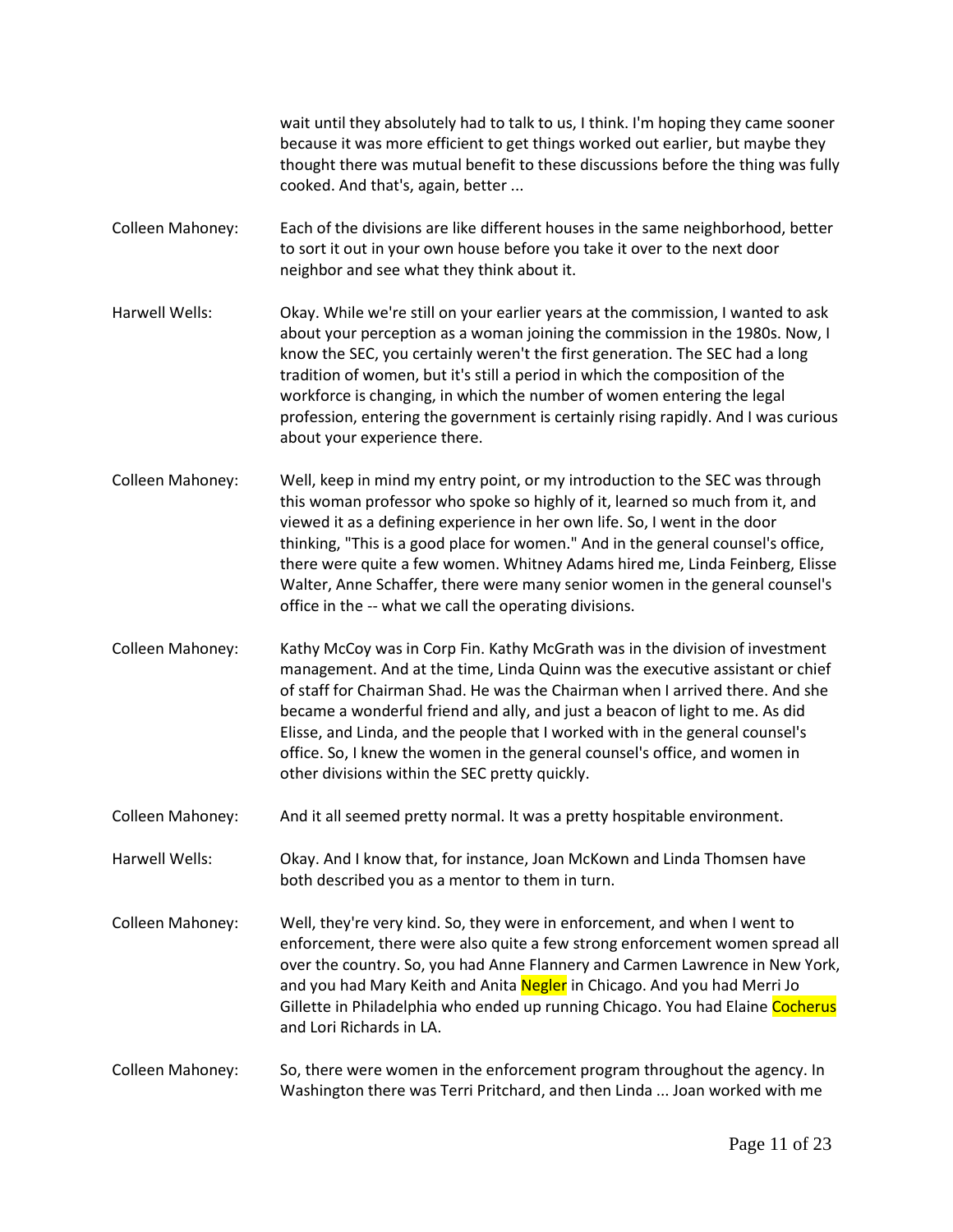|                       | from the get-go, and taught me so much. And Linda Thomsen came and joined<br>the staff after I was already in the enforcement division, and told me she came<br>up through the ranks when I was there, and she was still there. It was a great<br>place to work, male, female, all good.                                                                                                                                                                                                                                                                                                                                                                            |
|-----------------------|---------------------------------------------------------------------------------------------------------------------------------------------------------------------------------------------------------------------------------------------------------------------------------------------------------------------------------------------------------------------------------------------------------------------------------------------------------------------------------------------------------------------------------------------------------------------------------------------------------------------------------------------------------------------|
| Harwell Wells:        | Thank you. So, in '93 you stepped away from enforcement, or at least you left<br>the division to become executive assistant.                                                                                                                                                                                                                                                                                                                                                                                                                                                                                                                                        |
| Colleen Mahoney:      | Correct.                                                                                                                                                                                                                                                                                                                                                                                                                                                                                                                                                                                                                                                            |
| <b>Harwell Wells:</b> | To Chairman Levitt, I believe.                                                                                                                                                                                                                                                                                                                                                                                                                                                                                                                                                                                                                                      |
| Colleen Mahoney:      | Right.                                                                                                                                                                                                                                                                                                                                                                                                                                                                                                                                                                                                                                                              |
| Harwell Wells:        | And as you said, the executive assistant is the chief of staff to the Chair.                                                                                                                                                                                                                                                                                                                                                                                                                                                                                                                                                                                        |
| Colleen Mahoney:      | Right.                                                                                                                                                                                                                                                                                                                                                                                                                                                                                                                                                                                                                                                              |
| Harwell Wells:        | How did you get that position?                                                                                                                                                                                                                                                                                                                                                                                                                                                                                                                                                                                                                                      |
| Colleen Mahoney:      | Honestly?                                                                                                                                                                                                                                                                                                                                                                                                                                                                                                                                                                                                                                                           |
| Harwell Wells:        | Yes.                                                                                                                                                                                                                                                                                                                                                                                                                                                                                                                                                                                                                                                                |
| Colleen Mahoney:      | Honestly, the-                                                                                                                                                                                                                                                                                                                                                                                                                                                                                                                                                                                                                                                      |
| Harwell Wells:        | Please.                                                                                                                                                                                                                                                                                                                                                                                                                                                                                                                                                                                                                                                             |
| Colleen Mahoney:      | So, I was leaving the building to go  My children were in daycare across the<br>street. This is all relevant. I was leaving to get my kids in daycare across the<br>street. I came back into the lobby, holding my two kids, and Arthur Levitt was in<br>the lobby. And I recognized him as the new Chairman. He had not been<br>confirmed yet, he was still showing up to get ready for his confirmation hearing.<br>And, if you know Arthur you know  you can picture him doing this. He stopped<br>and he said, "Who are you?" I said, "I'm Colleen Mahoney." And he said, "What<br>do you do?" And I said, "I'm the chief counsel in the enforcement division." |
| Colleen Mahoney:      | And he said, "So, what does that mean?" And I boiled it down to two minutes.<br>And two seconds, hoped that my kids would be patient with this. And he said,<br>"Well, we should have lunch tomorrow." So, my goodness. So, we had lunch and<br>we started talking about what I did, and he started talking about his trying to get<br>up to speed on how the agency works. And then he said he spent some time<br>calling people to ask about me, and then he asked me if I'd be his chief of staff.<br>So, that's how it happened.                                                                                                                                |
| Harwell Wells:        | And what does the executive assistant, as you said, what does the chief of staff<br>do?                                                                                                                                                                                                                                                                                                                                                                                                                                                                                                                                                                             |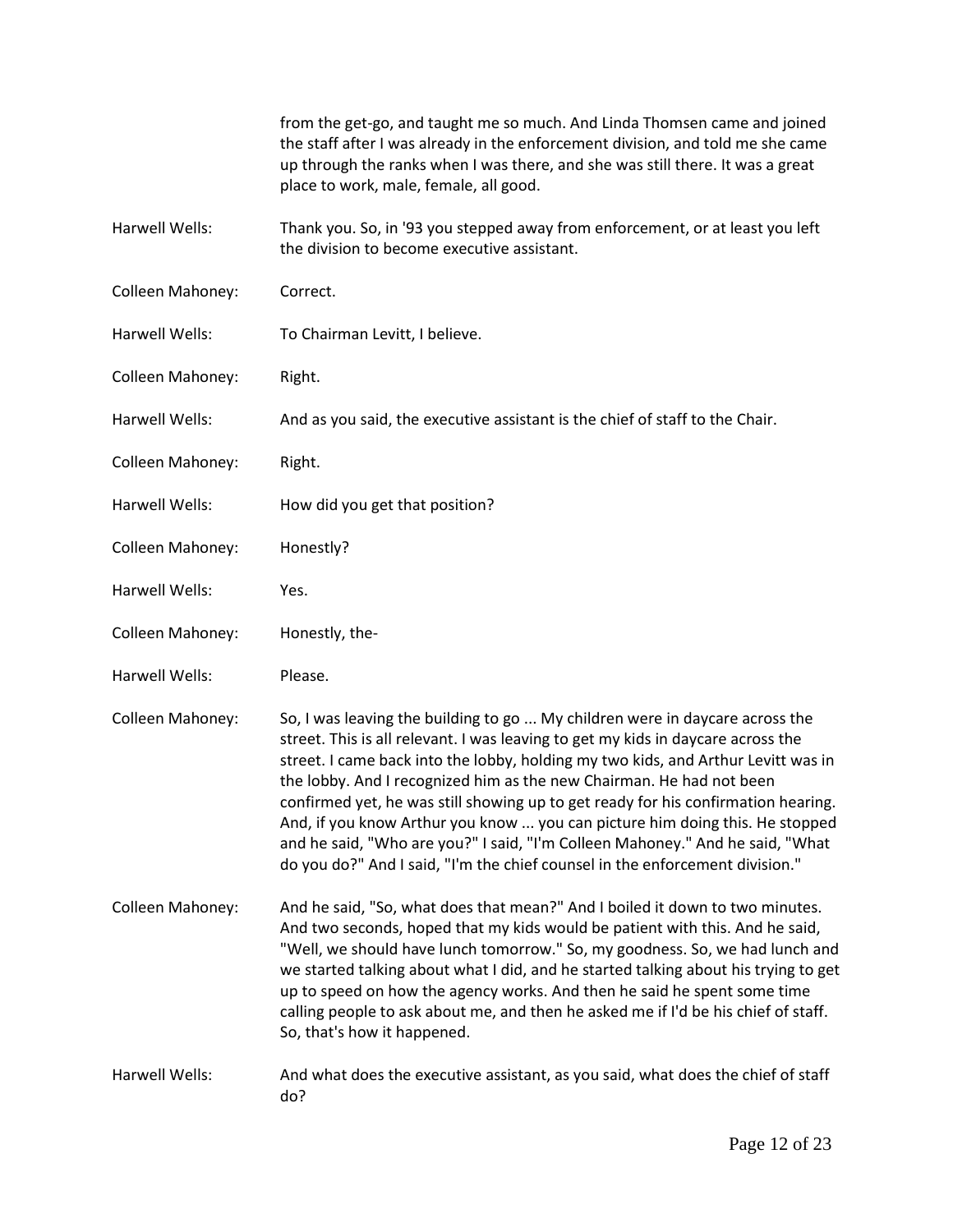| Colleen Mahoney: | It really varies depending on the Chairman. So, I think what Arthur wanted in his<br>early years is somebody who could help him understand how the agency<br>worked. In all respects. And I don't mean to suggest that he didn't know the<br>agency, because he obviously came in with a good perspective on how the<br>agency functions, but to actually run the agency, he wanted somebody who<br>could help him manage that through. And then, as the Chairman gets more<br>grounded in how the agency works and what the issues are, and what the range<br>of choices are in dealing with particular issues, then the role can be more<br>substantive. |
|------------------|------------------------------------------------------------------------------------------------------------------------------------------------------------------------------------------------------------------------------------------------------------------------------------------------------------------------------------------------------------------------------------------------------------------------------------------------------------------------------------------------------------------------------------------------------------------------------------------------------------------------------------------------------------|
| Colleen Mahoney: | You gather the people together, and you can have this policy discussions, or<br>case discussions, with him, and then help him make those decisions.                                                                                                                                                                                                                                                                                                                                                                                                                                                                                                        |
| Harwell Wells:   | Okay. That must've given you a very new perspective on the commission as a<br>whole, or a somewhat new perspective?                                                                                                                                                                                                                                                                                                                                                                                                                                                                                                                                        |
| Colleen Mahoney: | Somewhat new. From the general counsel's office, I did have an overall<br>perspective on how the agency worked that was helpful to me in that role. And<br>it was an easier transition than if I had just been in one of the operating<br>divisions. But I thought, what it taught me is Arthur was not a lawyer, he was a<br>business person. And it was an incredibly valuable exercise to learn how to<br>explain  we hadn't really explained ourselves to a non-lawyer business person<br>in a long time.                                                                                                                                              |
| Colleen Mahoney: | So, I had worked fairly closely with Richard Breeden before that, and Richard<br>was a lawyer, and he loved sitting down and having wide ranging discussions,<br>exploring every nook and cranny of a legal issue. It was fantastic. It was so<br>exhilarating. But he did approach problem solving like a lawyer. Arthur<br>approached problem solving like a business person. And if you say  he'd say,<br>"Well, what are my choices?" And if you would say, "Well, there are three<br>choices, but really only one choice because we've always done it this way", he<br>wouldn't settle for that answer.                                               |
| Colleen Mahoney: | "Why do you do it that way? What's the history, and do we really have to do it<br>that way? Is it practical to do it that way?" So, you had to boil the issues down,<br>much like you have to do for a client who's a business person, you had to come<br>up with an explanation that was better than we do this force of habit. And he<br>wanted to understand what we were doing from a practical, not just a legal. He<br>wanted to make sure it was legal, but why it was legal, not so important. What<br>can we do, why can we do it, why is that practical? It was an important learning<br>experience for all of us.                               |
| Harwell Wells:   | So, you said you were close with both Chair Breeden and Chair Levitt.                                                                                                                                                                                                                                                                                                                                                                                                                                                                                                                                                                                      |
| Colleen Mahoney: | Yes.                                                                                                                                                                                                                                                                                                                                                                                                                                                                                                                                                                                                                                                       |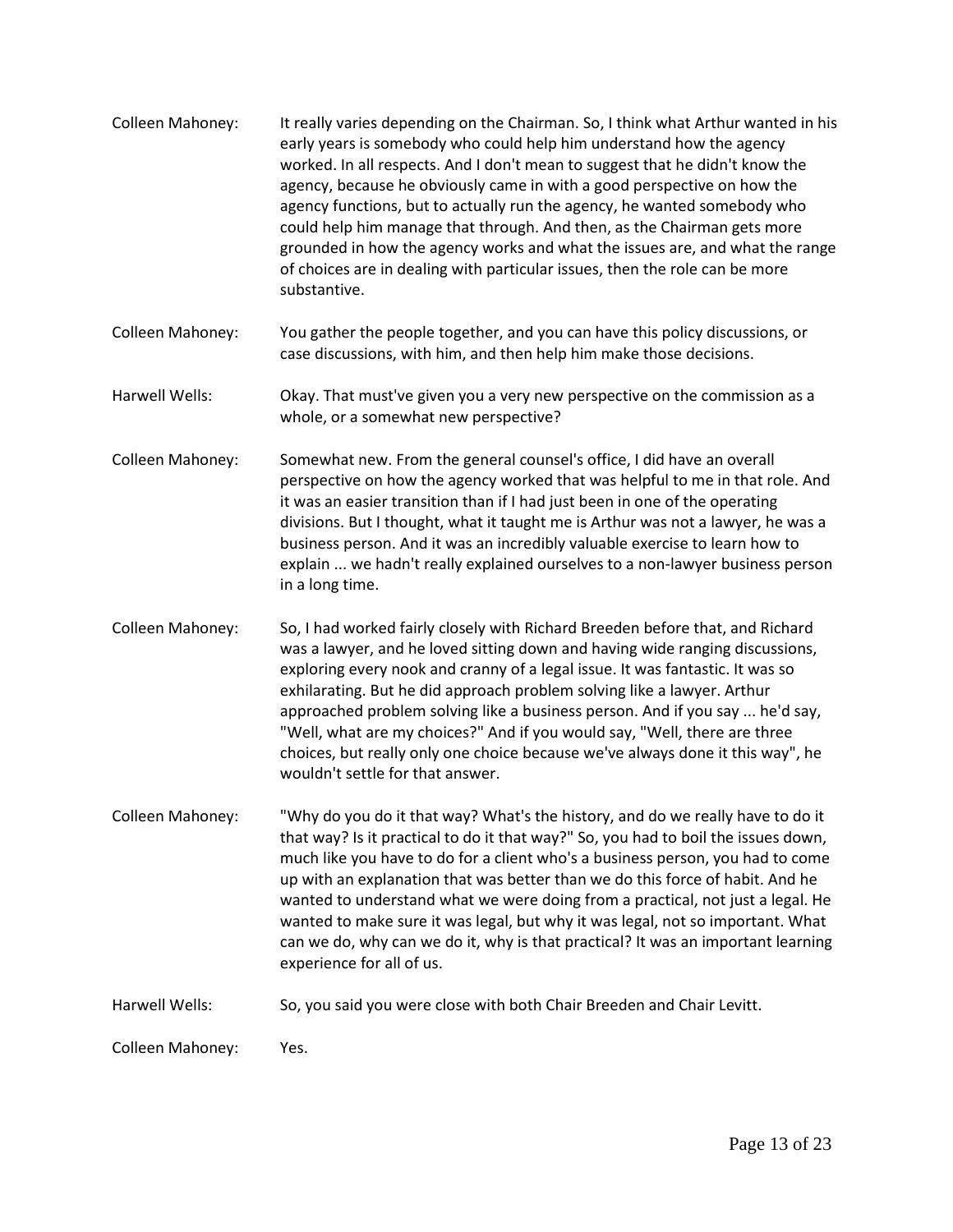| Harwell Wells:   | And probably a place to ask, how does a Chair influence, for instance, the<br>operations of enforcement, be it setting policies, be it setting larger goals? What<br>are the interactions between that division and the person at the top of the<br>hierarchy?                                                                                                                                                                                                                                                                   |
|------------------|----------------------------------------------------------------------------------------------------------------------------------------------------------------------------------------------------------------------------------------------------------------------------------------------------------------------------------------------------------------------------------------------------------------------------------------------------------------------------------------------------------------------------------|
| Colleen Mahoney: | There's the big picture and the small picture. The big picture is all of the<br>Chairmen will come into it with a certain philosophy. If you're talking about<br>enforcement, should it be tougher? Should it be tougher? More flexible? Focus<br>on individuals, focus on corporate responsibility. And I'm way oversimplifying it,<br>but big picture themes that way. Or, on the regulatory side, we should be highly<br>regulatory in these areas to address these problems that we're seeing in this<br>area of the market. |
| Colleen Mahoney: | We should be more aggressive coming up with ways to regulate the municipal<br>securities market, or we should be more aggressive in this area. Or we should<br>pull back from this area, so they can set out those big picture concepts. And<br>then there's the smaller picture, how decisions are made, and as I said, Richard<br>would put us all in a room and we'd wrestle it down to the ground and spend<br>hours and hours on it, and Arthur was like, "Okay, what are we going to do?"                                  |
| Colleen Mahoney: | And you spent less time making decisions, and you had a more practical  I<br>don't want to say Breeden wasn't practical, they just came at it in different<br>ways. It's the difference between a client who is a business person, and a client<br>who is a lawyer.                                                                                                                                                                                                                                                              |
| Harwell Wells:   | So, in 1994, then you left the executive assistant position, and went and became<br>deputy director.                                                                                                                                                                                                                                                                                                                                                                                                                             |
| Colleen Mahoney: | Right.                                                                                                                                                                                                                                                                                                                                                                                                                                                                                                                           |
| Harwell Wells:   | Of enforcement. I suppose, why that move?                                                                                                                                                                                                                                                                                                                                                                                                                                                                                        |
| Colleen Mahoney: | Well, I wanted to go  I loved being in the enforcement division. And, Arthur<br>was all setup, ready to go. And doing, again, much like I liked going to<br>enforcement after the general counsel's office, I was anxious to get back to the<br>enforcement division after spending time being chief of staff. And I wanted to<br>get back to doing cases, and that was how it came to pass.                                                                                                                                     |
| Harwell Wells:   | So, you were the first deputy director-                                                                                                                                                                                                                                                                                                                                                                                                                                                                                          |
| Colleen Mahoney: | Not the first.                                                                                                                                                                                                                                                                                                                                                                                                                                                                                                                   |
| Harwell Wells:   | No, the first deputy director in about 12 years.                                                                                                                                                                                                                                                                                                                                                                                                                                                                                 |
| Colleen Mahoney: | Yes.                                                                                                                                                                                                                                                                                                                                                                                                                                                                                                                             |
| Harwell Wells:   | That is, the title hadn't been used since Wallace Timmeny, I think, in the 1970s.                                                                                                                                                                                                                                                                                                                                                                                                                                                |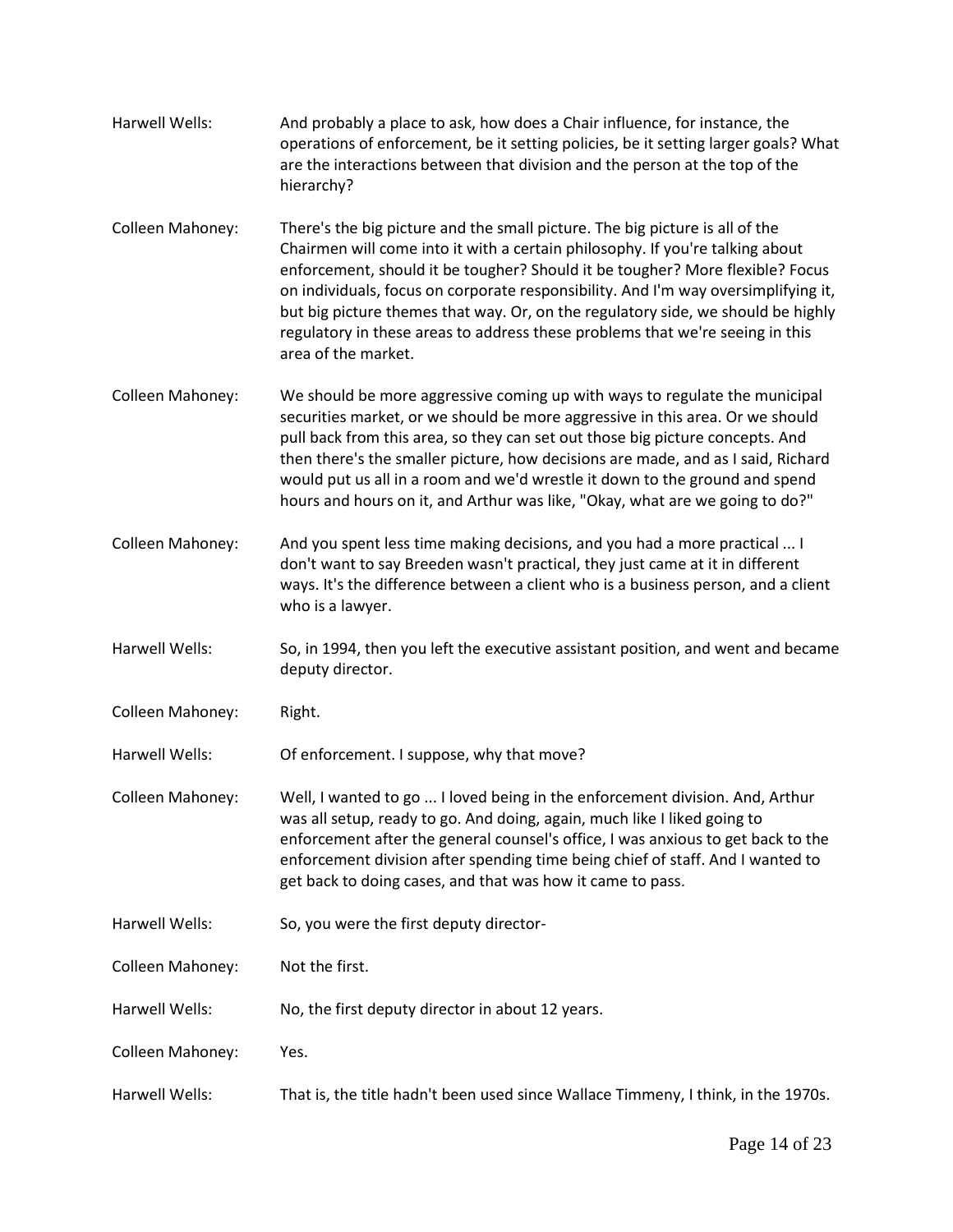- Colleen Mahoney: That's right, Wally Timmeny. Harwell Wells: So, how did it come about that you resurrected the title, or you were named deputy director? Colleen Mahoney: I guess there are two things. First of all, the division had gotten much bigger over the years, so it was helpful operationally to have somebody who functioned as a deputy to the director that could help the director oversee the associate directors, the chief counsel, and the like. Somebody who was committed to that versus just getting their cases through and stuff like that. So, that was the role that I hoped that I would be able to play with Bill. And, then there's the practical aspect of it. Colleen Mahoney: The associate director groups have a big infrastructure underneath them. There's the associate, the assistant, at that time there were branch chiefs, and to fill an associate ... to become an associate director, one of those associate directors had to leave and then you would inherit that structure. Well, all the associates were in place, so I didn't want to be an associate without a portfolio. I
	- wanted to bring cases, I wanted to be involved in cases. So, being deputy director enabled me to be involved in helping run the bringing of cases, and fill a need with the additional management responsibilities given the increased size of the division.
- Harwell Wells: But it sounds like you did have to craft or develop the role to some extent.

Colleen Mahoney: Yes. Although, it was pretty easy. Bill and I had a good working relationship and had worked together as chief counsel, and as large as the division was, it wasn't that ... it was structured, but it wasn't ... it didn't require a lot of finding my way. It came pretty easily.

- Harwell Wells: Okay. Can you talk a little about working with Bill McLucas?
- Colleen Mahoney: Oh, we had so much fun. It was a great adventure, and I say we, Bill, myself, the associate directors, the chief counsel, the group, we called ourselves the front office. Right? And we thought we were fabulous. And, we were all like-minded people who had spent lots of time at that point at the SEC, and Bill is a good inspirational leader, and ... many people in the group with good senses of humor, good work ethic, and it was a great adventure. We were all on a mission together. Every day.
- Harwell Wells: What were the priorities of the environment division while you were there?
- Colleen Mahoney: Well, priorities, when you're dealing with enforcement it's an interesting concept because in enforcement you're more reactive than proactive, unlike the regulatory divisions, let's write a rule to solve this problem. In the enforcement division, your cases organize themselves around what's going on in the market.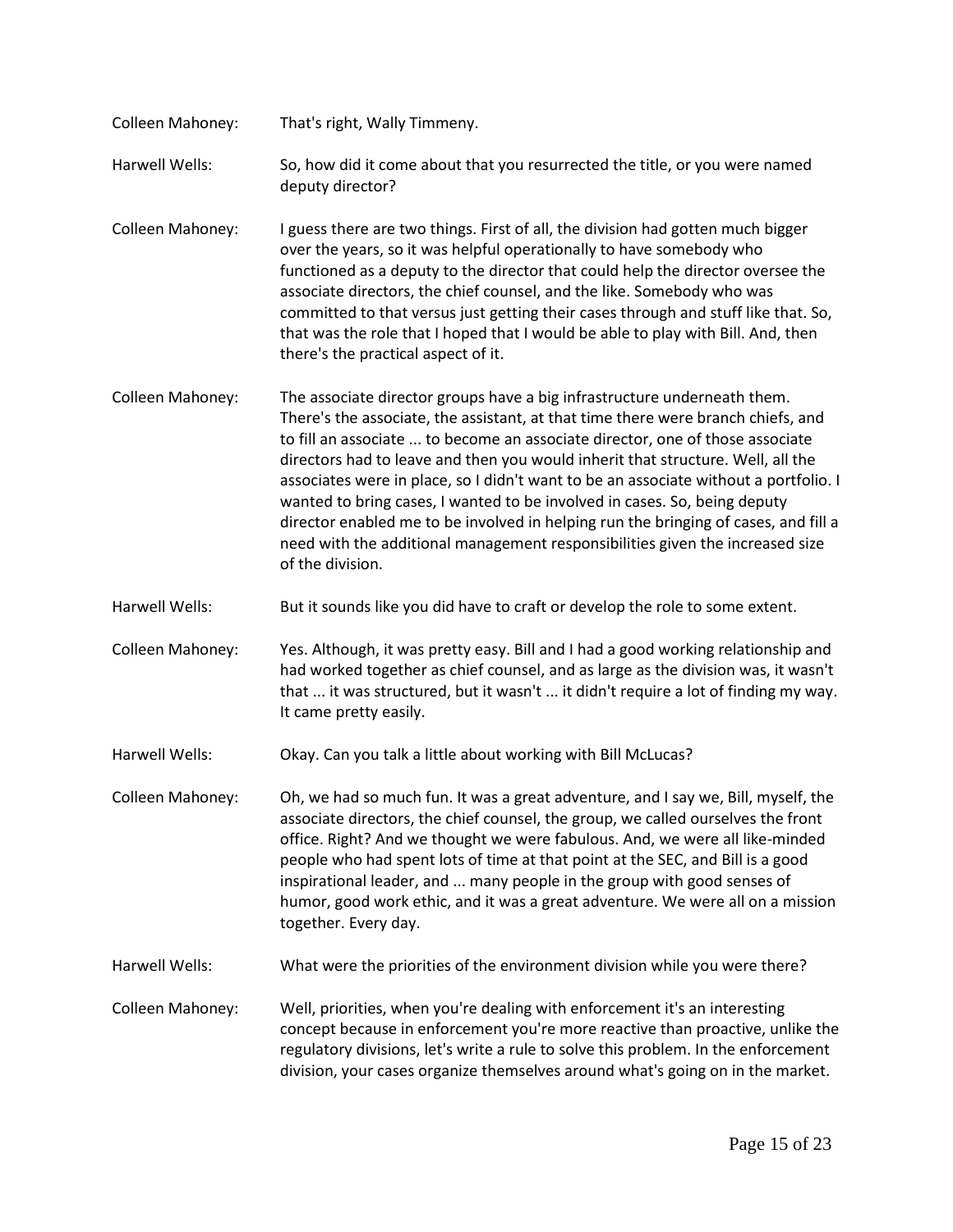|                  | So, the market surveillance people pick up a lot of trading before a significant<br>announcement, so you break that down and do an insider trading case.                                                                                                                                                                                                                                                                                                                                                                                                                                                            |
|------------------|---------------------------------------------------------------------------------------------------------------------------------------------------------------------------------------------------------------------------------------------------------------------------------------------------------------------------------------------------------------------------------------------------------------------------------------------------------------------------------------------------------------------------------------------------------------------------------------------------------------------|
| Colleen Mahoney: | You don't wake up and say, "I'm going to do an insider trading " They sort of<br>come to you that way. Or in the financial accounting and reporting area,<br>companies restate or announce that they've got to correct an error, and then<br>you just make a judgment about whether there should be an enforcement<br>action. Or, the people in Corp Fin review a company's filings or get involved in a<br>transaction and see that there's something amiss and they bring it to you, or the<br>exam folks do an exam of a broker dealer and they see that there's a problem,<br>and you help address the problem. |
| Colleen Mahoney: | So, or there's a situation where you learn of customer losses for one reason or<br>another. And you go out and investigate the causes of that. So, some of that's<br>reactive. I think what you also try to layer on top of that are an organized effort<br>to attack specific problems you're seeing in the market. So, there were a lot of<br>bank issues at the time, so we had a financial institutions task force that was<br>focusing on bank filings and bank regulatory disclosures.                                                                                                                        |
| Harwell Wells:   | Was that coming out of the S&L crisis? Or is this something different?                                                                                                                                                                                                                                                                                                                                                                                                                                                                                                                                              |
| Colleen Mahoney: | Yes, yes, that was coming out of the S&L crisis. So, we had that group. I think<br>that has now evolved tremendously to the division organizing itself. They have<br>many more subject areas and specialty groups, which I endorse. At the time, we<br>were not that big that we needed that many groups. So, long answer, you react<br>to what you see. If you want to make sure you send the message that you're<br>particularly on top of a problem area that you're seeing, you organize a group<br>that indicates that they are paying special attention to it.                                                |
| Harwell Wells:   | Okay.                                                                                                                                                                                                                                                                                                                                                                                                                                                                                                                                                                                                               |
| Colleen Mahoney: | Okay?                                                                                                                                                                                                                                                                                                                                                                                                                                                                                                                                                                                                               |
| Harwell Wells:   | One of the interesting things about enforcement is that it's always resource<br>constrained.                                                                                                                                                                                                                                                                                                                                                                                                                                                                                                                        |
| Colleen Mahoney: | Always.                                                                                                                                                                                                                                                                                                                                                                                                                                                                                                                                                                                                             |
| Harwell Wells:   | That it's always surprising to realize the number of enforcement attorneys,<br>especially given the huge responsibilities of enforcement, numbers in the<br>hundreds or maybe low 1000s. And given that, of course, problems show up and<br>you have to address them, how do you make decisions about directing those<br>resources the way they're  so that they'll have the best impact?                                                                                                                                                                                                                           |
| Colleen Mahoney: | There's no art or science to it. You just  I don't have a smart answer for that<br>question because you see what you've got, and you decide we're going to<br>investigate that, and you're not cost constrained the way you are when you're                                                                                                                                                                                                                                                                                                                                                                         |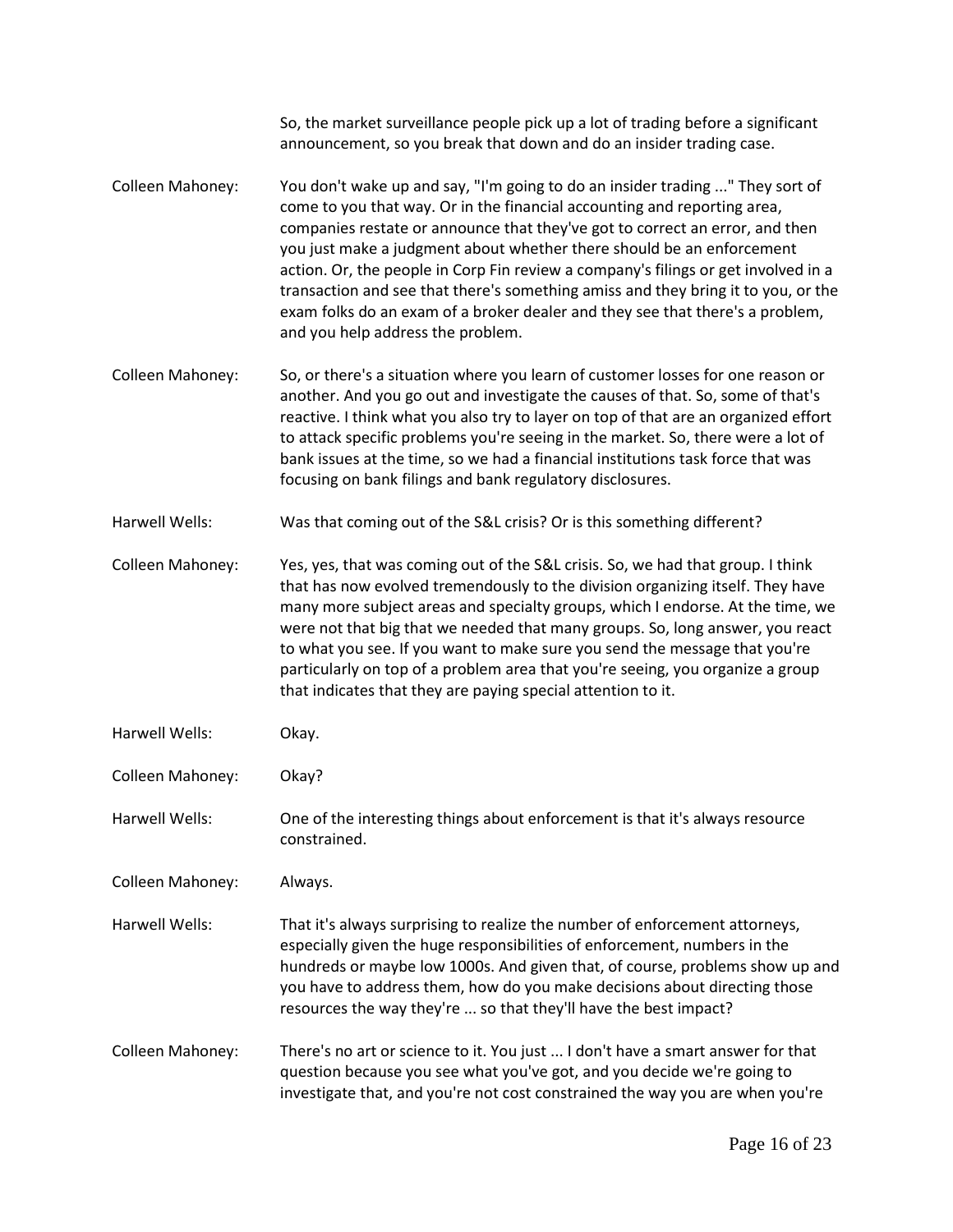putting together a team to represent a client, and their issues about how big the bills are going to be. So, you're not cost constrained in that way. But you just try to make the judgment based on who's available, who's done these kinds of cases before, the geography, is it better handled in DC or in one of the regional offices?

Colleen Mahoney: You do it like that. One other thing I should mention that wasn't something that evolved while Bill and I were there, is that's when the internet started. Which feels very quaint to say we lived before that in a world with no internet. So, we had to figure out well, what does this mean? In two different ways, that we were seeing that people were using the internet as a way of facilitating financial fraud. So much easier to post something on an internet, on the internet and say, "People, give me money", than running around trying to con people out of money.

Colleen Mahoney: So, there were all these investment scams that were being run through the internet, and we were trying to figure out how do we find them, how do we investigate them, how do we deal with that? And then there was the question of how do we allocate access to the internet among the people on the staff, which also sounds so antiquated. But we had to decide who would have a computer with internet access? And who would have a computer, number one, who would have a computer with internet access? Should internet access, should only the senior people have internet access because the junior people would be distracted by it? Or does that make no sense because the senior people ...

Colleen Mahoney: Bill and I couldn't really figure out how to use it for the longest time. Should it go to the younger people? The junior people who actually know what they're doing? And, we had the conversation over the course of months, but it really very quickly was like, everyone's going to have the internet. Everybody gets a computer, everybody has the internet, let's go. And John Stark decided he would organize and try to bring us into the 20 whatever century, he would make us more modern and teach us all how to use the internet, and we finally caught up with the rest of the world.

Harwell Wells: And I also would like to ask you a few questions about the specific matters that you happened to be quoted in the media on as dealing with. And one was the Gibson Greetings Cards case.

Colleen Mahoney: Right.

Harwell Wells: Gibson had gotten involved with a variety of derivative deals, bankers trust, and they blew up, and obviously the enforcement division wound up involved.

Colleen Mahoney: Right. So, the bankers, it starts with Bankers Trust. Which was selling derivatives to a lot of its clients. And had a taping system on its phones that we, the enforcement division, got access to. And was able to listen to them talking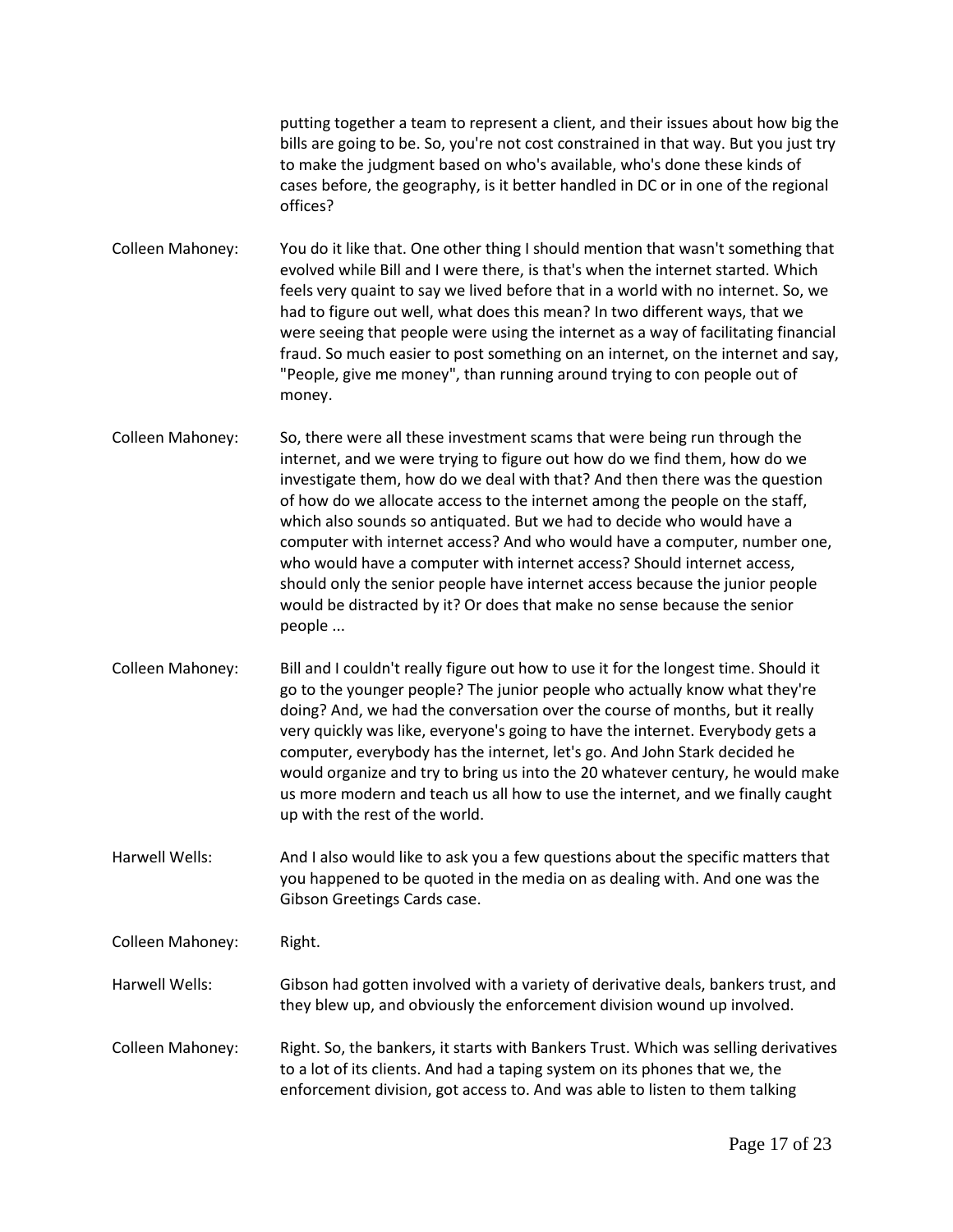about how they were communicating with their customers about the value of some of the products that they were selling.

- Harwell Wells: I'm sorry, talking to the customers? Or actually talking to one another within the bank?
- Colleen Mahoney: Well, they would talk to each other ... well, first it would have them on the phone with the customer. But then it would also have them on the phone with each other saying, "Oh, guess what we did?" And, so that led to a case against Bankers Trust. But it also led to a lot of other cases including Gibson, where the issue was whether, not withstanding the fact that Bankers Trust had perhaps given them information about the value of their positions that wasn't correct. That Gibson Greetings itself didn't have the controls that it should have had to properly value their position.
- Colleen Mahoney: So, it was interesting. And derivatives were new and different. Not so new and different anymore. But they were sophisticated products, and Gibson Greetings was an old sophisticated company in its business space, but not so much in its security space.
- Harwell Wells: And I believe you also worked on a number of the auditor and independence cases.
- Colleen Mahoney: I did. And those cases come up and continue to this day. Again, it wasn't a particular "let's bring independence cases," but information, and I don't even recall how any of those particular cases came to our attention, but it was a topic that when we saw it, we felt we needed to do something about.
- Harwell Wells: And in connection with that, I want to ask, I don't know if you had left the commission by the time Chair Levitt gave his ... I'm sorry, the numbers speech.
- Colleen Mahoney: That happened right after I left.
- Harwell Wells: Okay.
- Colleen Mahoney: Right after I left.
- Harwell Wells: I didn't know if that had been an issue beforehand, and he only brought it public afterwards, or it was after you departed.
- Colleen Mahoney: That's after I departed. And, lucky for me, because it was a speech that announced the fact that the commission was going to be looking at public companies more broadly, with focus on their accounting and disclosure more than we, the commission, had done in the past. And I had arrived at Skadden, and part of the reason I came here is because we had a big public company client base, and thanks to that speech I was introduced to a lot of our corporate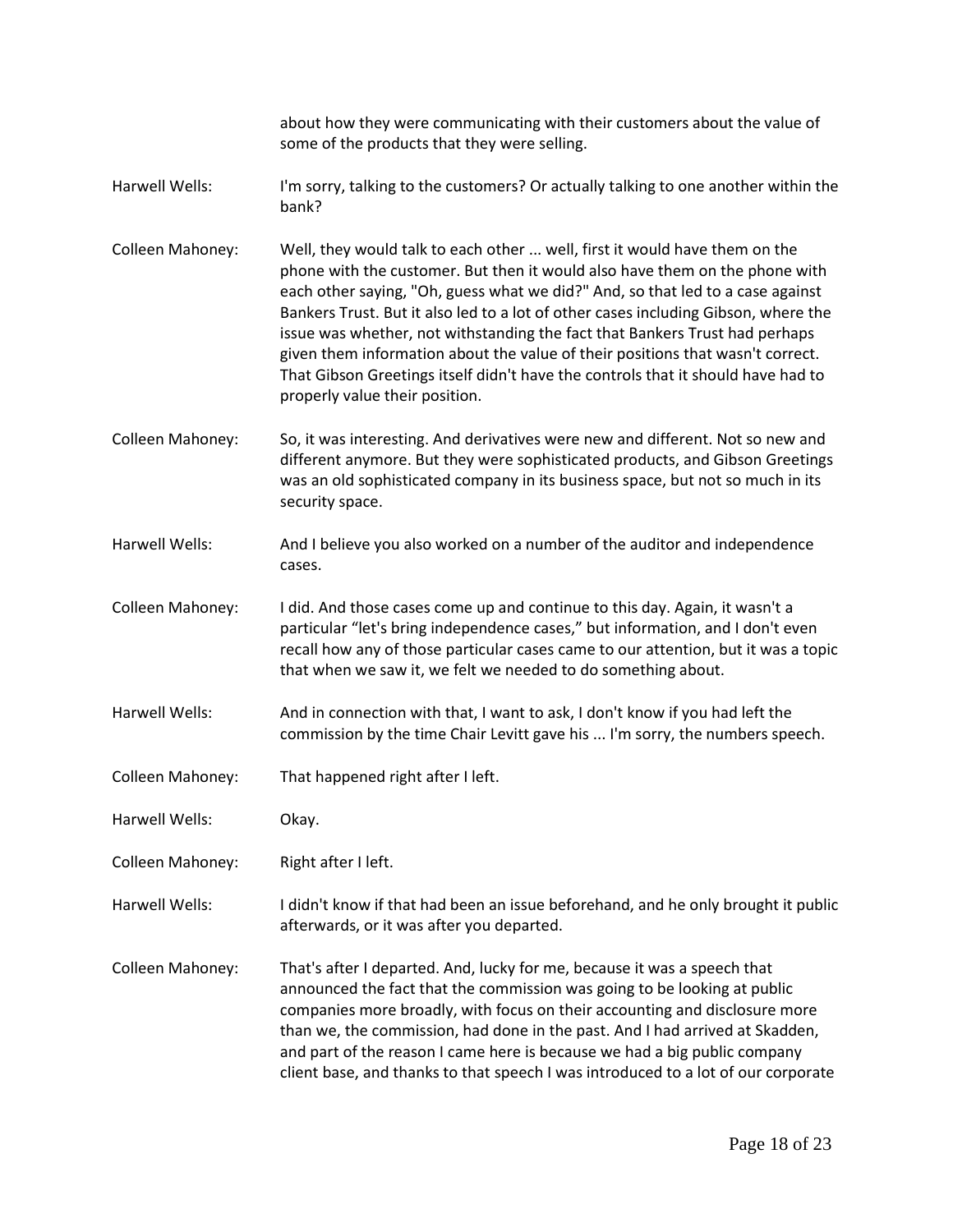|                  | clients. Like what does that mean, they're going to focus more on us? What<br>should we expect?                                                                                                                                                                                                                                                                                                                                                                                   |
|------------------|-----------------------------------------------------------------------------------------------------------------------------------------------------------------------------------------------------------------------------------------------------------------------------------------------------------------------------------------------------------------------------------------------------------------------------------------------------------------------------------|
| Colleen Mahoney: | So, it helped me become needed early on, for interpreting what it meant when<br>the Chairman gives a speech like that, and you're a public company.                                                                                                                                                                                                                                                                                                                               |
| Harwell Wells:   | And I should ask one more question about when you first came over to<br>enforcement, I should've asked earlier, which is at the time you moved to<br>became deputy director, the Washington Post did describe the enforcement<br>division as the most macho division. And I didn't know if you had perceived that,<br>or if that was                                                                                                                                              |
| Colleen Mahoney: | No. As I mentioned, there were lots of women in the commission, and there<br>were lots of women in senior positions in enforcement. And that was its<br>reputation. And I think maybe their numbers were different than the numbers<br>in the other division. But if you combine the number of women in the regional<br>offices with the number of women in Washington, like most things, I think this<br>issue was a little bit overstated.                                      |
| Harwell Wells:   | Okay. So, we've already discussed Bill McLucas, and Arthur Levitt a bit, and I<br>wonder if there are other, and you've named a number of other people whom<br>you worked with over the years. Are there other individuals who come to mind<br>as very important? Or just very memorable at the commission? Because we talk<br>about the directors, the divisions, we talk about the Chairs                                                                                       |
| Colleen Mahoney: | Right.                                                                                                                                                                                                                                                                                                                                                                                                                                                                            |
| Harwell Wells:   | But we'd like to understand as well, other people that added a little, or added a<br>great deal to the commission who didn't perhaps reach those positions.                                                                                                                                                                                                                                                                                                                       |
| Colleen Mahoney: | I go back to Linda Quinn, but I realize that you said I should be answering the<br>question with somebody other than a director.                                                                                                                                                                                                                                                                                                                                                  |
| Harwell Wells:   | No, whoever  no, no. Whoever comes to mind or is important to-                                                                                                                                                                                                                                                                                                                                                                                                                    |
| Colleen Mahoney: | She was  I think she was important to many of us, men, male, female. Because<br>she set  she was incredibly smart, very rigorous in her approach to problem<br>solving, and extremely articulate. And just, completely committed to the<br>mission of the agency. And she passed away, and we all miss her tremendously,<br>but she not only played a significant role for many of us in our time at the SEC,<br>but my kids loved her. Linda was just a really important person. |
| Colleen Mahoney: | Another person I will mention who was the head of an office, but I think<br>deserves more of a shout out is Michael Mann. I don't know if you've spoken                                                                                                                                                                                                                                                                                                                           |
| Harwell Wells:   | I believe he  I believe there's an interview with him                                                                                                                                                                                                                                                                                                                                                                                                                             |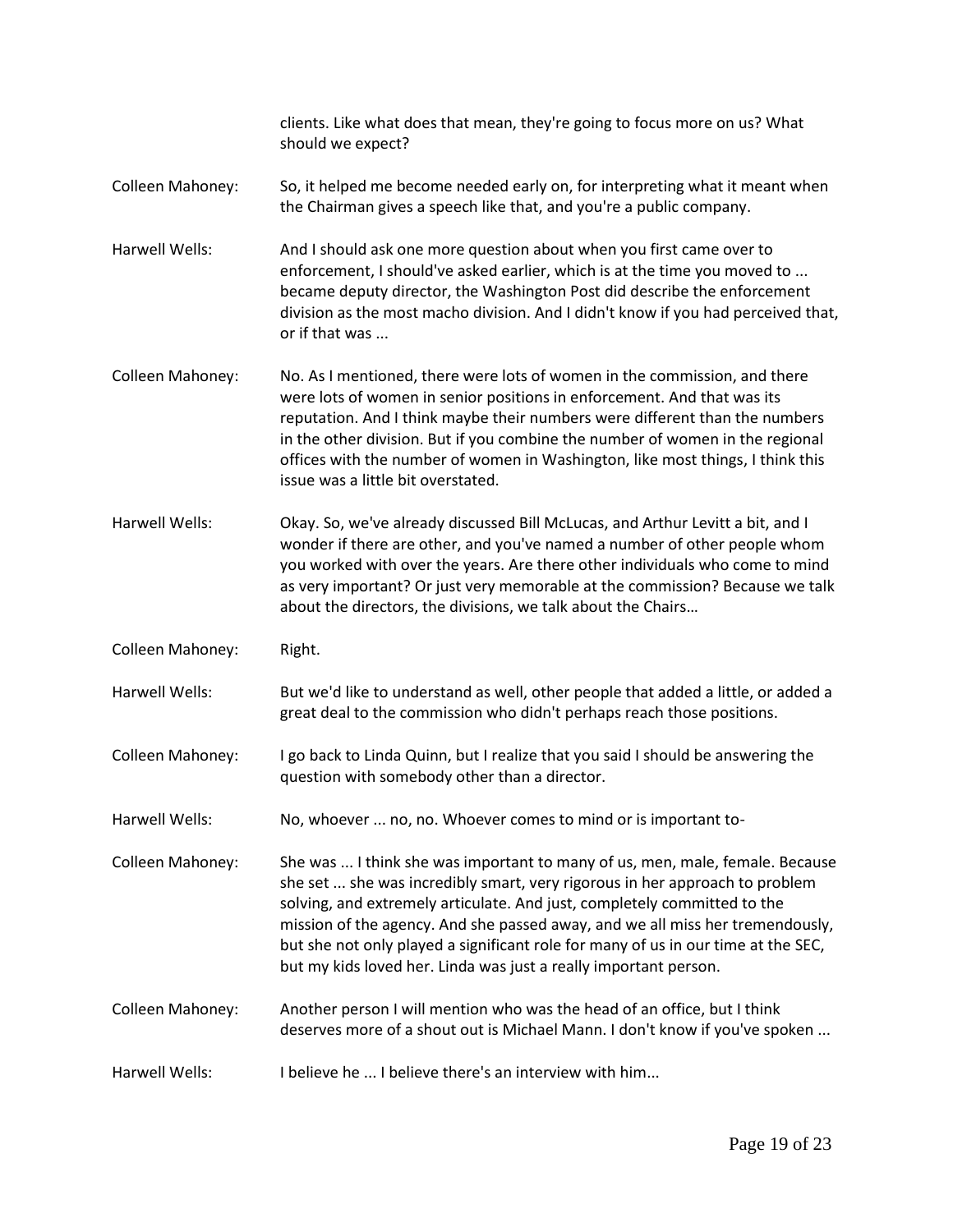| Colleen Mahoney: | So, Michael Mann-                                                                                                                                                                                                                                                                                                                                                                                                                                                                                                                                                                                       |
|------------------|---------------------------------------------------------------------------------------------------------------------------------------------------------------------------------------------------------------------------------------------------------------------------------------------------------------------------------------------------------------------------------------------------------------------------------------------------------------------------------------------------------------------------------------------------------------------------------------------------------|
| Harwell Wells:   | by the Society.                                                                                                                                                                                                                                                                                                                                                                                                                                                                                                                                                                                         |
| Colleen Mahoney: | he really changed the game, and what an entrepreneur. It became clear that<br>for the program to be effective, that the division had to be able to get<br>information from overseas, from overseas regulators, and had to persuade<br>them, and create a legal framework for information to be shared, because the<br>markets were globalizing to the point where to do an insider trading<br>investigation, you needed to be able to get bank records from all over the<br>world, or phone records, or other types of documents and information. And he<br>just created this framework out of nothing. |
| Colleen Mahoney: | And it was a combination of very smart legal thinking, but also a lot of<br>entrepreneurial type thinking. Like let's call these regulators and explain to<br>them why it's good for them to have this relationship with us. And, we'll share<br>back, but frankly we needed them more than  they didn't have big<br>enforcement programs, so whatever we offered to them  we needed them.<br>And just by force of personality, and he just put this whole structure together<br>that made just a huge difference in the way business is done, and that is still an<br>important part of the framework. |
| Harwell Wells:   | So, I know in 1998 you took on one last role at the SEC, acting as an acting<br>general counsel.                                                                                                                                                                                                                                                                                                                                                                                                                                                                                                        |
| Colleen Mahoney: | Right.                                                                                                                                                                                                                                                                                                                                                                                                                                                                                                                                                                                                  |
| Harwell Wells:   | What led you to that position?                                                                                                                                                                                                                                                                                                                                                                                                                                                                                                                                                                          |
| Colleen Mahoney: | I was only acting general for about 10 minutes, I think. Harvey Goldschmid had<br>been appointed general counsel, but needed to wrap up his responsibility at<br>Columbia. So, there was a gap of several months. Dick Walker had been the<br>general counsel, so he went down to run enforcement and I was the acting<br>general counsel for a couple of months. I had already decided to leave, I was<br>already going to Skadden, all of that was known. So, I did that job for just a<br>couple of months.                                                                                          |
| Harwell Wells:   | Okay. Why decide to leave in 1998?                                                                                                                                                                                                                                                                                                                                                                                                                                                                                                                                                                      |
| Colleen Mahoney: | I had originally come to the SEC thinking I would stay for two or three years, and<br>have the professional experience and have the  get the learning that the SEC<br>had to offer, and then return to private practice and have a securities practice in<br>Washington. In Washington at the time, there really wasn't much reason why a<br>client would come to DC to consult with a securities' lawyer, other than if they<br>had an SEC problem. There's no real business community that generates clients.                                                                                         |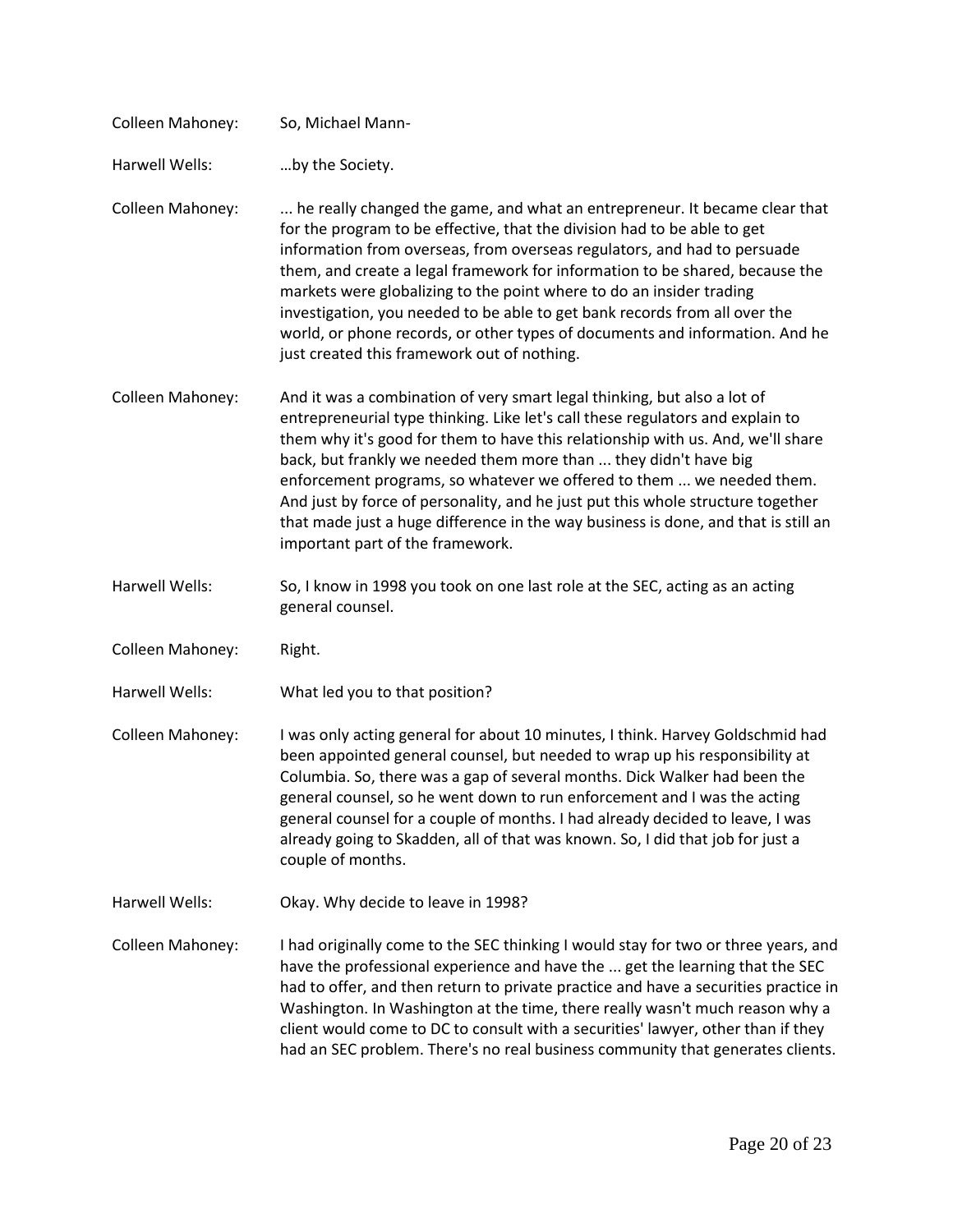Colleen Mahoney: Like if you're in New York, you're right down the street. But to say, "I'm a securities' lawyer. I'm in Washington," why would they hire me unless they had an SEC issue? So, I thought I needed that credential, to go for two or three years. Obviously I stayed much longer because I was learning so much and having such a good time. But come 1998, my kids are getting older, what if they want to go to college? How's that going to happen? So, it was time, and there were financial ... I just, it was time. Harwell Wells: Why choose Skadden? Or, as part of a general question which is, what might attract someone to one particular law firm? Colleen Mahoney: I liked that Skadden had a New York practice with a big Washington office. I was geographically committed to DC, but I thought Skadden would offer the New York corporate client base to somebody who was still committed to DC. That was the first thing. But it was also ... I talked to lots of different firms, and I talked to firms with lots of SEC people, I talked to firms with no SEC people, big, small, medium size, and I thought what Skadden really offered is it didn't have an SEC practice, which made it entrepreneurial, build your own thing. But at the same time, it struck me as a low risk proposition because they did have a big enough corporate client base that I could draw work from the platform in addition to whatever I could bring in on my own. Colleen Mahoney: And they felt that they were not capturing as much of the SEC enforcement work for their existing corporate clients because they didn't have someone who specialized in that area. So, that was the logic. Harwell Wells: So, the career path for a lot of securities lawyers is spend ... and I know there are people who obviously spend their entire career at the SEC. But plenty of people spend time at the SEC, then move into private practice, and some people criticize the revolving door. Some people think it's a very productive way to spread knowledge. And I'm curious about your take on it. Colleen Mahoney: I vote for productive way to spread knowledge. No, I understand the concern that the whole revolving door discussion focuses on. And there are speed bumps built in, or barriers built in. So, after you leave the SEC from a senior level, you have to wait a year or two, depending on your role before you can go back and appear before the SEC on behalf of a client. And that helps remove the appearance that you walk out the door and then you're across the table from your best friend or someone who worked for you, and that somehow leads to a deal that's not on the merits. Harwell Wells: Yes. Colleen Mahoney: So, I think that building in time helps remove that perception. And I think that's a good thing. On the flip side, I think the fact that clients want to hire people who have worked at the SEC, and know how it works, is a very normal thing. And what I think is left out of the revolving door discussion is how much clients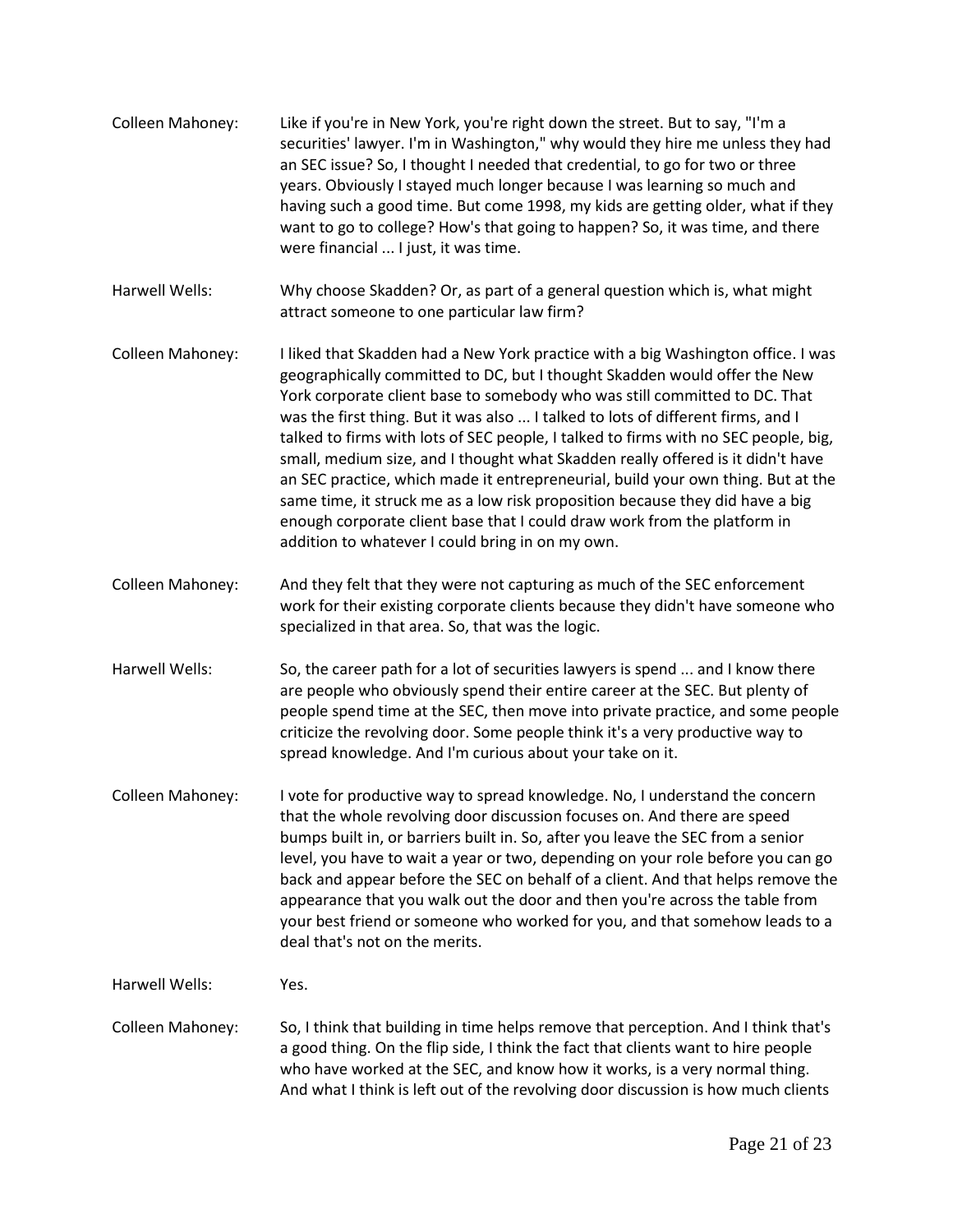|                  | want, and I think need, the advice of somebody who knows how the place<br>works from the inside. And there's no substitute, there's no way you can know it<br>without having worked there.                                                                                                                                                                                                                                                                                                                                                                                                                                                                                                                                                          |
|------------------|-----------------------------------------------------------------------------------------------------------------------------------------------------------------------------------------------------------------------------------------------------------------------------------------------------------------------------------------------------------------------------------------------------------------------------------------------------------------------------------------------------------------------------------------------------------------------------------------------------------------------------------------------------------------------------------------------------------------------------------------------------|
| Colleen Mahoney: | So, it doesn't surprise me that the door revolves. I think it leads to a better<br>process on both sides. And I think the prophylactics that are built in with the<br>cooling off periods and things like that, address the concern.                                                                                                                                                                                                                                                                                                                                                                                                                                                                                                                |
| Harwell Wells:   | Okay. So, you join the SEC in the early '80s, you left it 15 or 16 years later in the<br>late '90s. How did it change during your time there?                                                                                                                                                                                                                                                                                                                                                                                                                                                                                                                                                                                                       |
| Colleen Mahoney: | During the time, while I was there?                                                                                                                                                                                                                                                                                                                                                                                                                                                                                                                                                                                                                                                                                                                 |
| Harwell Wells:   | Yes. Between the day you walked in the door and the day you left.                                                                                                                                                                                                                                                                                                                                                                                                                                                                                                                                                                                                                                                                                   |
| Colleen Mahoney: | Bigger, and we talked about the Remedies Act, the range of choices was much<br>greater. So, the enforcement division was tougher because there were more<br>people in enforcement, and because what the enforcement division could do<br>was much more impactful. I think the relationship during that period of time<br>with criminal prosecutors, particularly in the southern district, became more<br>effective at dealing with certain kinds of misconduct, and there had always been<br>a good relationship but I think the relationship was really fortified such that for<br>some of the penny stock frauds, and some of the other behavior that really<br>required a criminal effort in addition to a civil effort, I think we were a good |
| Colleen Mahoney: | We, the SEC, was a good source of leads and cases for the southern district, and<br>the southern district also, by being with us on things, helped increase the<br>leverage that we had on the SEC side to get people in line. So, I think those are<br>the changes from an enforcement perspective. On the regulatory front, again,<br>one of the reasons I think the SEC remains effective is the swings of the<br>pendulum aren't huge. The enforcement division generally  it's not like no<br>enforcement, then lots of enforcement. It's not no rules, then lots of rules. The<br>spread between the high and the low is very, very narrow. So, that level of<br>consistency, I think, is very  helps make it a more effective agency.        |
| Colleen Mahoney: | And makes it a good place to work. So, on the regulatory side, there were little<br>swings back and forth, and what areas the agency became more or less<br>regulatory, but see change? No.                                                                                                                                                                                                                                                                                                                                                                                                                                                                                                                                                         |
| Harwell Wells:   | Did you move to the other side of the table, now doing defense against<br>securities and enforcement, if I understand your practice correctly?                                                                                                                                                                                                                                                                                                                                                                                                                                                                                                                                                                                                      |
| Colleen Mahoney: | Yes.                                                                                                                                                                                                                                                                                                                                                                                                                                                                                                                                                                                                                                                                                                                                                |
| Harwell Wells:   | Did that change? And now having done it for 20 years, has that changed your<br>view of the SEC?                                                                                                                                                                                                                                                                                                                                                                                                                                                                                                                                                                                                                                                     |